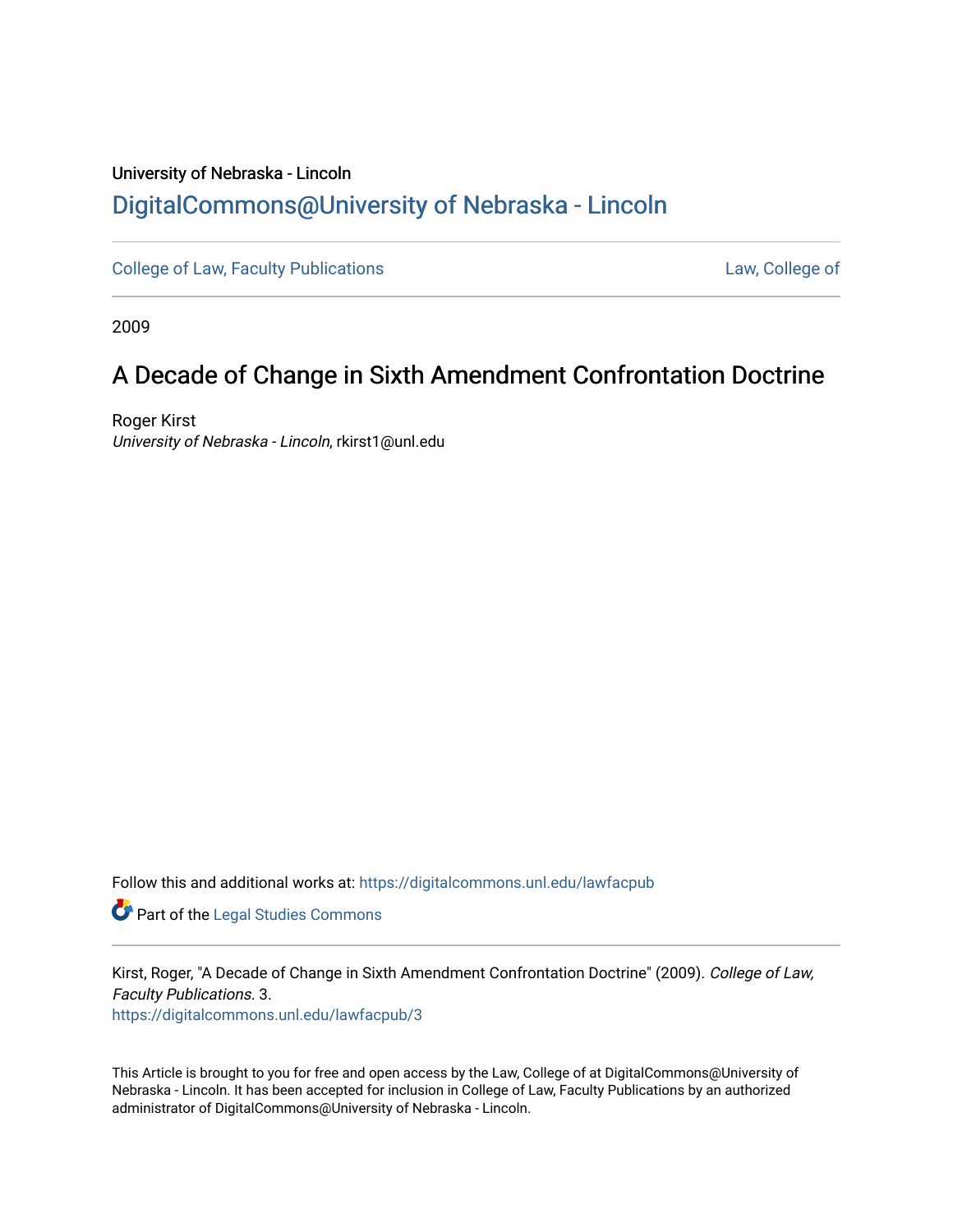# International Commentary on Evidence

*Volume* 6, *Issue* 2 2009 *Article* 5 EVIDENCE DURING THE TEN YEARS OF ICE

## A Decade of Change in Sixth Amendment Confrontation Doctrine

Roger W. Kirst<sup>∗</sup>

<sup>∗</sup>University of Nebraska College of Law, rkirst@unlserve.unl.edu

Copyright ©2009 The Berkeley Electronic Press. All rights reserved.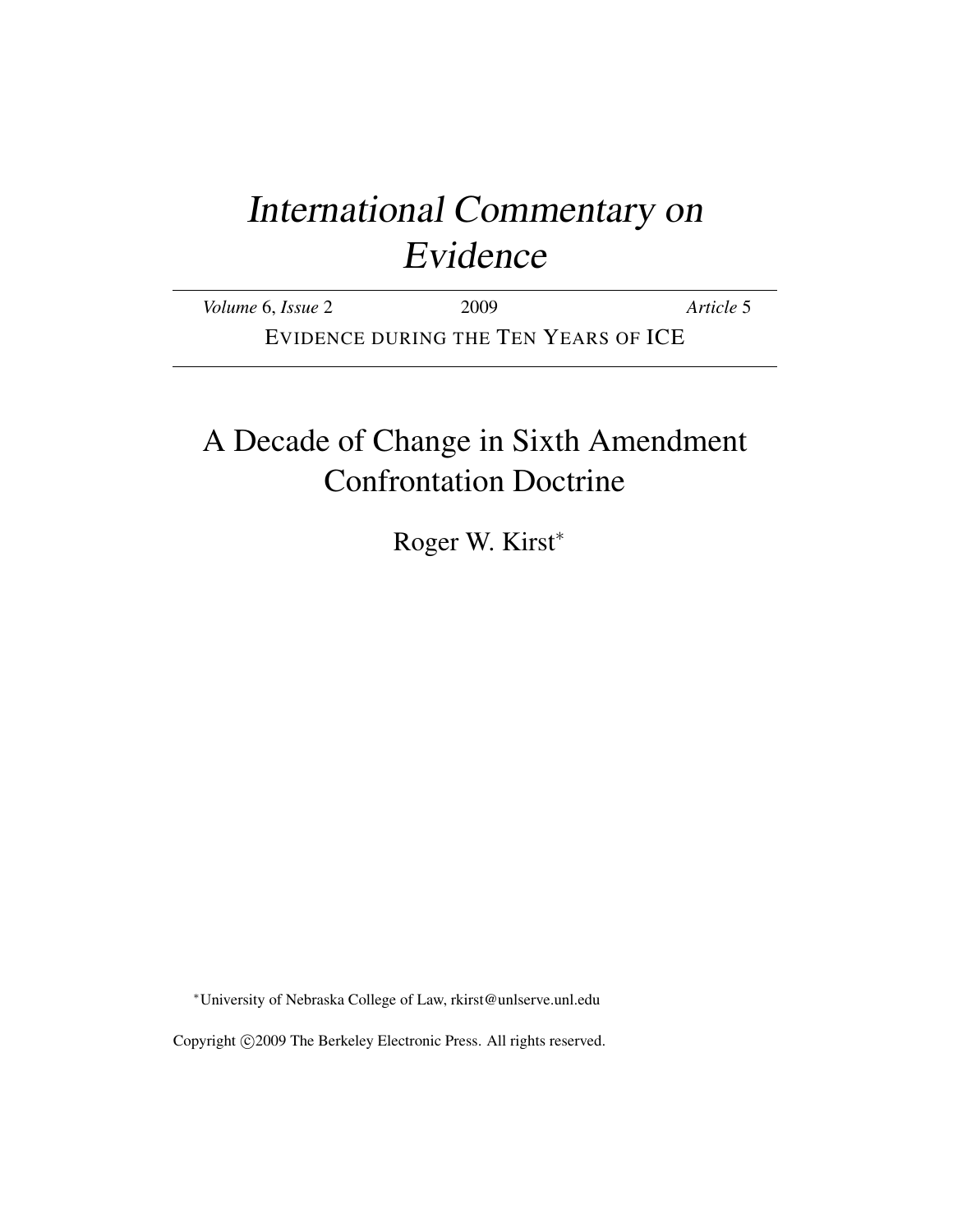## A Decade of Change in Sixth Amendment Confrontation Doctrine<sup>∗</sup>

Roger W. Kirst

#### Abstract

The United States Supreme Court brought new prominence to Sixth Amendment confrontation doctrine in 2004 when it announced its testimonial interpretation in *Crawford v. Washington*. This essay describes how confrontation doctrine was changed in the last decade by Crawford and the Court's subsequent decisions in *Davis v. Washington* and *Giles v. California*. It examines what the disagreements among the five opinions in *Giles* suggest about whether the Court will continue to rely so strongly on historical hearsay doctrine to interpret the Confrontation Clause. It discusses other confrontation issues the Supreme Court will face in future cases.

KEYWORDS: Sixth Amendment, confrontation, testimonial, hearsay, Crawford

<sup>∗</sup>Henry M. Grether Professor of Law, University of Nebraska College of Law. Research for this article was supported by a grant from the Law College McCollum Research Fund. I appreciate the assistance of Richard Moberly and John Lenich.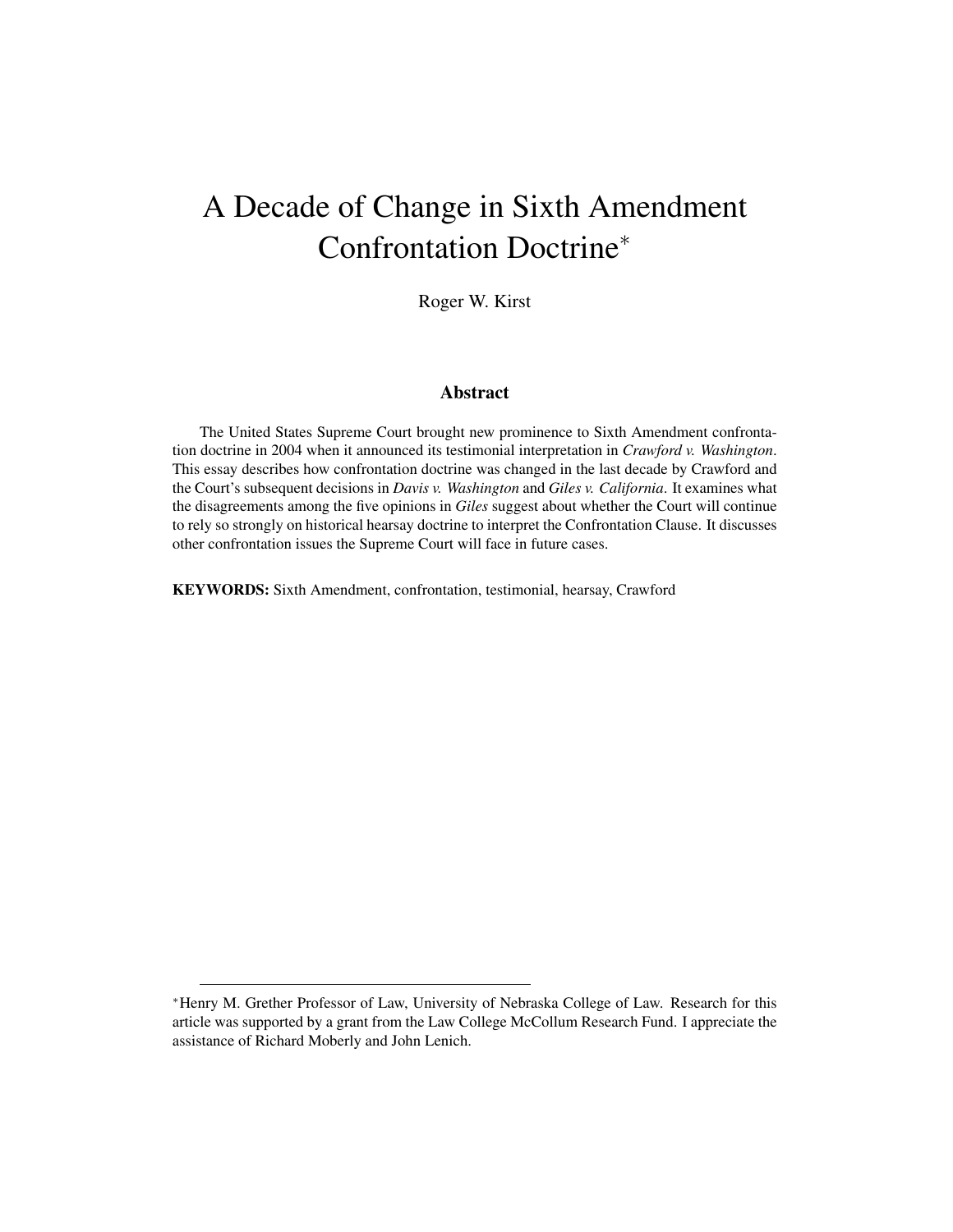The most notable event for Sixth Amendment confrontation doctrine in the last decade was the 2004 decision of the United States Supreme Court in *Crawford v.*  Washington.<sup>1</sup> Justice Scalia's majority opinion declared that the Court had strayed from the original meaning of the Confrontation Clause because the rationale in *Ohio v. Roberts*<sup>2</sup> allowed the prosecution to use all kinds of hearsay evidence upon a judicial finding that it was reliable. Justice Scalia announced that the historical evidence showed that the Clause was directed at excluding "testimonial" statements of declarants who did not testify at trial.<sup>3</sup> Under the *Crawford* interpretation, testimonial statements could not be used by the prosecution unless the absent declarant was unavailable and the defendant had a prior opportunity to cross-examine the declarant. Justice Scalia conceded that his *Crawford* opinion did not provide a comprehensive definition of "testimonial" but he declared that interim uncertainty until the Court could decide additional cases was better than the inherent unpredictability produced by *Roberts*. 4

The 7-2 vote in *Crawford* created the impression that Justice Scalia's testimonial theory of confrontation had firmly set the Supreme Court on a new course. Chief Justice Rehnquist argued that it was not necessary to reject *Roberts* to decide *Crawford* and that the new testimonial theory was not a clearly better reading of the historical evidence than in prior opinions, but only Justice O'Connor joined his concurring opinion.<sup>5</sup>

When the Court returned to confrontation doctrine two years later in *Davis v.*  Washington,<sup>6</sup> neither Chief Justice Rehnquist nor Justice O'Connor was serving on the Court. Once again Justice Scalia wrote the opinion for the Court; it provided more detailed guidance on whether a victim's statement to law enforcement was testimonial or nontestimonial. Justice Scalia had even stronger support in *Davis* from an 8-1 vote; no other Justice joined Justice Thomas's opinion in which he argued that the "testimonial" label should apply only to formalized statements to the police and not to statements during informal police questioning.<sup>7</sup>

This year, Justice Scalia again announced the judgment of the Court when it addressed forfeiture of confrontation rights by wrongdoing in *Giles v. California*. 8 Justice Scalia concluded in his opinion that there was a founding-era forfeiture exception to the right of confrontation, but that it applied "only when the defendant

<sup>1</sup> 541 U.S. 36 (2004).

 $2$  448 U.S. 56 (1980).

 $3\,$  541 U.S. at 50-53.

<sup>4</sup>  *Id*. at 68 n. 10.

 $<sup>5</sup>$  *Id.* at 69 (Rehnquist, C.J. & O'Connor, J., concurring).</sup>

<sup>6</sup> 547 U.S. 813 (2006).

 $7\,$  547 U.S. at 834 (Thomas, J., concurring in the judgment in part and dissenting in part).

 $8\,$  128 S. Ct. 2678 (2008).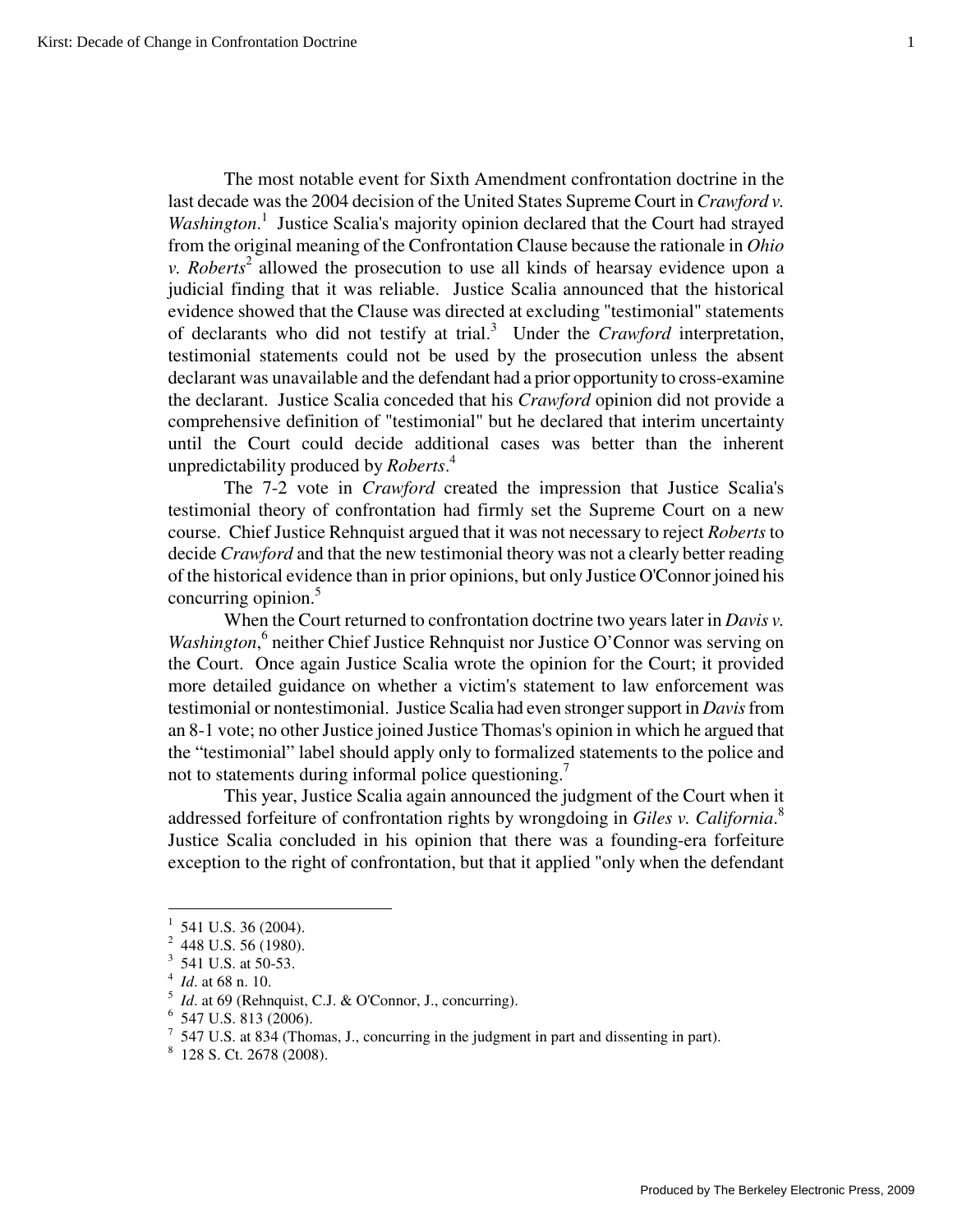engaged in conduct *designed* to prevent the witness from testifying."<sup>9</sup> While the vote to vacate the California judgment was 6-3, Justice Scalia did not have as much support for his reasoning as he had in *Crawford* or *Davis*. Instead, the Justices explained their views in five different opinions. Justice Scalia was fully supported by only Chief Justice Roberts. Justice Thomas and Justice Alito joined Justice Scalia's opinion, but each also wrote separately to argue for a narrower definition of a testimonial statement that Justice Scalia did not accept.<sup>10</sup> Justice Souter was joined by Justice Ginsburg in an opinion that concurred with Justice Scalia in part; Justice Souter declared that the historical evidence alone did not provide adequate detail to answer the question raised by *Giles* and provided his own view on how the forfeiture rule should work in practice.<sup>11</sup> Justice Breyer's dissenting opinion was joined by Justice Stevens and Justice Kennedy; it rejected Justice Scalia's standard and sought common ground with Justice Souter and Justice Ginsburg on the operation of the forfeiture rule. $^{12}$ 

The last time the Justices wrote as many opinions in a confrontation case as they did in *Giles* was in 1999 in *Lilly v. Virginia*. <sup>13</sup> In retrospect, *Lilly* provided more notice than was appreciated at the time that the Court was ready to reformulate confrontation doctrine. While it was not possible to predict in 1999 whose view would prevail, the opinions in *Lilly* sent a clear signal that some Justices had doubts about the direction in which confrontation doctrine was then developing. Justice Scalia's latest opinion in *Giles* continues to show his confident rejection of any similar doubt about *Crawford's* testimonial interpretation, but the votes of the other eight Justices may tell a different story. As a result, assessing the future direction of confrontation doctrine requires attention to the views of individual Justices.

It may not take long to learn what the multiple opinions in *Giles* could mean for the future direction of confrontation doctrine. The Supreme Court will hear argument in November in *Melendez-Diaz*, a case from Massachusetts in which a defendant objected on confrontation grounds to the State's use of a forensic laboratory report in a drug prosecution without calling the analyst as a witness.<sup>14</sup> The defendant's objection was overruled in the trial court on the basis of Massachusetts precedent that permitted the prosecution to use a drug analysis certificate as a

<sup>9</sup> *Id*. at 2683.

<sup>&</sup>lt;sup>10</sup> *Id.* at 2693 (Thomas, J., concurring); id. at 2694 (Alito, J., concurring).

<sup>&</sup>lt;sup>11</sup> *Id.* at 2694 (Souter & Ginsburg, JJ., concurring in part).

<sup>&</sup>lt;sup>12</sup> *Id.* at 2695 (Breyer, Stevens & Kennedy, JJ., dissenting).

<sup>13</sup> 527 U.S. 116 (1999); *id*. at 140 (Breyer, J., concurring); *id*. at 143 (Scalia, J., concurring); *id*. (Thomas, J., concurring); *id*. at 144 (Rehnquist, C.J. & O'Connor & Kennedy, JJ., concurring in the judgment).

<sup>14</sup> *Commonwealth v. Melendez-Diaz*, 870 N.E.2d 676 (Mass. App. Ct.) (unpublished opinion available at 2007 WL 2189152); rev. denied, 874 N.E.2d 407 (Mass. 2007); cert. granted, 128 S. Ct. 1647 (Mar. 17, 2008) (No. 07-591).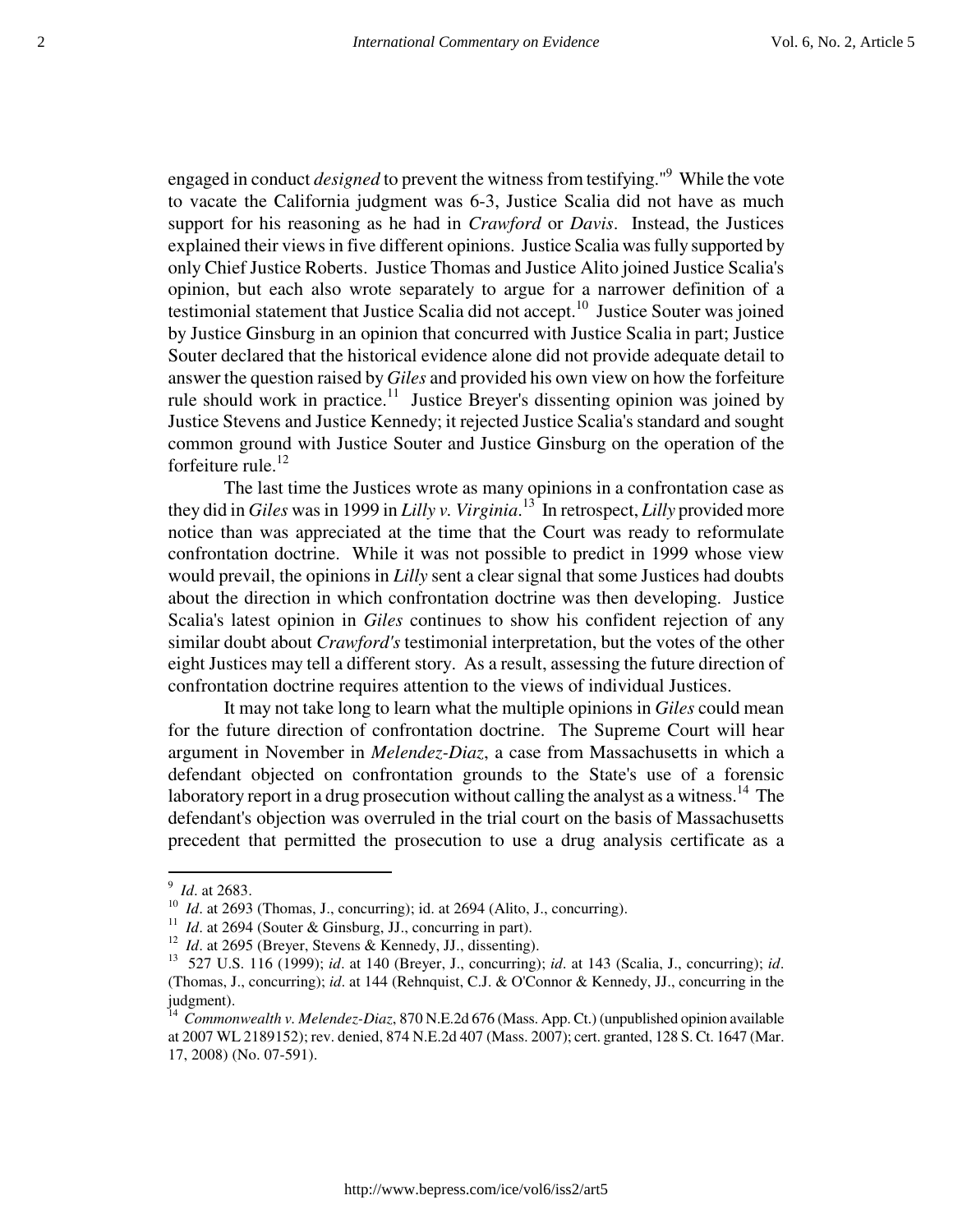business record of the laboratory.<sup>15</sup> That precedent had been grounded in part on a brief description in *Crawford* of business records as an example of a nontestimonial statement. $^{16}$ 

The opinions in *Giles* suggest that it is unlikely the Justices will consider the brief mention of business records in *Crawford* as sufficient to resolve the issue in *Melendez-Diaz*. There had been a similar brief endorsement of the forfeiture rule in both *Crawford*<sup>17</sup> and *Davis*,<sup>18</sup> but none of the Justices in *Giles* thought they were limited by what *Crawford* said about forfeiture. The opinions in *Melendez-Diaz* may again present different readings of the historical record as well as a continuation of the debate about whether the historical record alone can provide a sufficient foundation for answering every confrontation question that may arise in modern criminal prosecutions.

This Article will review the last ten years of confrontation doctrine and consider what might lie ahead for some topics the Court has not yet addressed. Part I will outline confrontation doctrine before it was revised by *Crawford*. Part II will discuss the effect of *Crawford* and subsequent cases. Part III will examine the questions that were raised by *Giles* in 2008. Part IV will describe the issues the Court will face later this year in *Melendez-Diaz*. Part V will describe other important topics the appellate courts have been addressing as they wait for further guidance from the Supreme Court.

#### **I. Confrontation Doctrine Before** *Crawford*

The modern era of confrontation doctrine began in 1965 when the Supreme Court held that the Confrontation Clause applied to state criminal trials.<sup>19</sup> At the beginning the Court found it sufficient to decide most confrontation cases on their facts without adopting an overall theory of confrontation. Some early cases held that there was a confrontation violation if the prosecution used a confession from an accomplice who did not testify at trial,<sup>20</sup> but no violation if the accomplice did testify.<sup>21</sup> Other early cases held that there was a confrontation violation if the prosecution used prior testimony of a witness who did not appear at trial,  $^{22}$  but no violation if the witness

 15 *Melendez-Diaz*, 2007 WL 2189152 at \*4, citing *Commonwealth v. Verde*, 827 N.E.2d 701 (Mass. 2005).

<sup>16</sup> *Crawford*, 541 U.S. at 56.

<sup>17</sup> *Id*. at 62.

<sup>18</sup> 547 U.S. at 833.

<sup>19</sup> *Pointer v. Texas*, 380 U.S. 400 (1965).

<sup>20</sup> *Douglas v. Alabama*, 380 U.S. 415 (1965).

<sup>21</sup> *Nelson v. O'Neill*, 402 U.S. 622.

<sup>22</sup> *Barber v. Page*, 390 U.S. 719 (1968).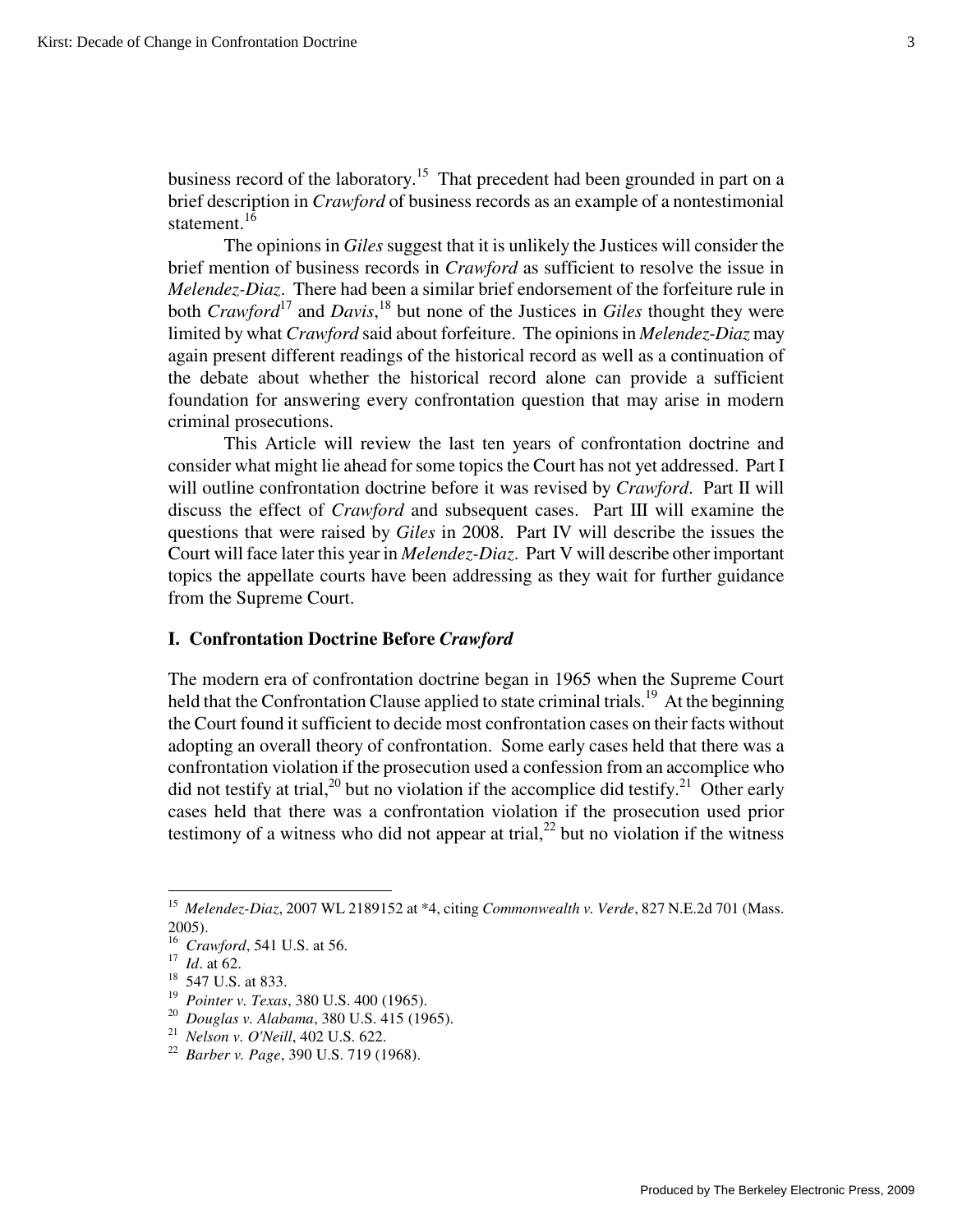could be cross-examined at trial.<sup>23</sup> There was also no violation if the witness was unavailable and the defendant had examined or cross-examined the witness when the prior testimony was given.<sup>24</sup> Later the Court began to address other kinds of hearsay statements, holding that there was no confrontation violation if the out-of-court statement used by the prosecution was a co-conspirator statement<sup>25</sup> and no violation if the out-of-court statement was an excited utterance.<sup>26</sup>

Even the 1980 opinion of Justice Blackmun in *Roberts* was consistent in its result with what he described as the Court's practice up to that time of developing confrontation doctrine in "the common-law tradition, . . . building on past decisions, drawing on new experience, and responding to changing conditions."<sup>27</sup> Justice Blackmun devoted much of his *Roberts* opinion to describing the specific facts of the case and explaining why the Court's precedent in *California v. Green* allowed the prosecution to use the preliminary hearing testimony of the missing witness.<sup>28</sup> His explanation relied on the examination of the witness by defense counsel at the preliminary hearing as sufficient to provide confrontation. Justice Blackmun explicitly said that confrontation analysis did not depend on the inherent reliability or unreliability of the prior testimony that was offered by the prosecution against the defendant.<sup>29</sup>

Why then did Justice Scalia dramatically reject the reliability test of *Roberts* in his *Crawford* opinion? The foundation for the reliability test did not come from the holding of *Roberts*, but rather from Justice Blackmun's brief discussion of a "general approach" to confrontation doctrine that he derived from the Court's decisions.

In sum, when a hearsay declarant is not present for cross-examination at trial, the Confrontation Clause normally requires a showing that he is unavailable. Even then, his statement is admissible only if it bears adequate "indicia of reliability." Reliability can be inferred without more in a case where the evidence falls within a firmly rooted hearsay exception. In other cases, the evidence must be excluded, at least absent a showing of particularized guarantees of trustworthiness.<sup>30</sup>

Justice Blackmun did not rely on his own general theory to explain the outcome in

 23 *California v. Green*, 399 U.S. 149 (1970).

<sup>24</sup> *Id*.; *Ohio v. Roberts*, 448 U.S. 56 (1980).

<sup>25</sup> *United States v. Inadi*, 475 U.S. 387 (1986); *Bourjaily v. United States*, 483 U.S. 171 (1987).

<sup>26</sup> *White v. Illinois*, 502 U.S. 346 (1992).

<sup>27</sup> *Ohio v. Roberts*, 448 U.S. 56, 64 (1980).

<sup>28</sup> *Id*. at 70-73.

<sup>29</sup> *Id*. at 73.

<sup>30</sup> *Id*. at 66.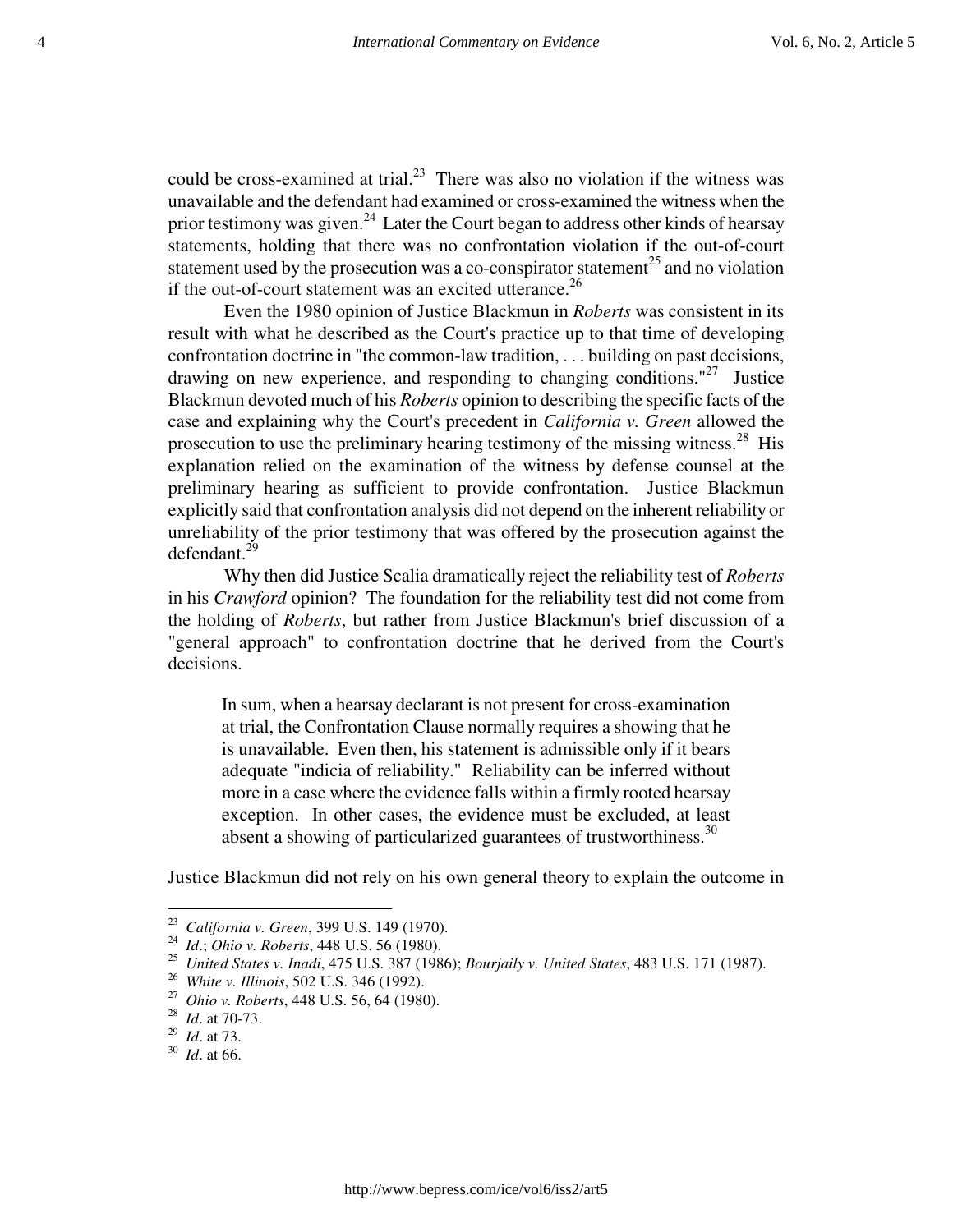*Roberts*. Therefore Justice Blackmun's *Roberts* opinion did not explain which hearsay exceptions were firmly rooted and did not describe how to identify a particularized guarantee of trustworthiness.

No Supreme Court decision fully adopted the general theory described in *Roberts.* Both Justice Powell in *Inadi*<sup>31</sup> and Chief Justice Rehnquist in *White*<sup>32</sup> narrowed the application of *Roberts* by limiting its language about unavailability to a case involving prior testimony. Chief Justice Rehnquist invoked the *Roberts* language about firmly rooted exceptions in discussing co-conspirator statements in *Bourjaily*<sup>33</sup> and excited utterances in *White*, <sup>34</sup> but neither opinion provided a test for determining which exceptions might be firmly rooted. Justice Brennan in *Lee*<sup>35</sup> and Justice O'Connor in *Wright*<sup>36</sup> discussed particularized guarantees of trustworthiness, but each case concluded that the evidence was not admissible so neither opinion had to define adequate guarantees of trustworthiness.

The strongest effort to build confrontation doctrine on *Roberts* was made by Justice Stevens in *Lilly*. <sup>37</sup> The vote to reverse Lilly's conviction was unanimous, but only three other Justices joined the explanation Justice Stevens based on *Roberts*. 38 Four other opinions provided different explanations.<sup>39</sup> As a result, the Supreme Court ended the twentieth century with a body of confrontation opinions that addressed particular facts. The opinions had variously used, narrowed, or ignored the language about reliability from *Roberts*, but the Justices had not found a consensus on an overall theory of confrontation. That meant that trial and appellate courts had to rule on situations the Supreme Court had not yet addressed and had to apply the language of the Court's opinions to facts the Justices may not have had in mind.

#### **II. Crawford and The Evolution of the Testimonial Interpretation**

*Crawford v. Washington*<sup>40</sup> announced a new interpretation of the Confrontation Clause to organize confrontation doctrine. In his opinion for the Court, Justice Scalia discussed English legal history from the Sixteenth to the Eighteenth Century, colonial

-

<sup>31</sup> *United States v. Inadi*, 475 U.S. 387, 392-94 (1986).

<sup>32</sup> *White v. Illinois*, 502 U.S. 346, 353-54 (1992).

<sup>33</sup> *Bourjaily v. United States*, 483 U.S. 171, 182-83 (1987).

<sup>34</sup> *White v. Illinois*, 502 U.S. 346, 355-36 note 8 (1992).

<sup>35</sup> *Lee v. Illinois*, 476 U.S. 530, 543-46 (1986).

<sup>36</sup> *Idaho v. Wright*, 497 U.S. 805, 816-23 (1990).

<sup>37</sup> *Lilly v. Virginia*, 527 U.S. 116 (1999).

<sup>38</sup> *Id*. at 120 (Stevens, J., joined by Souter, Ginsburg & Breyer, JJ.).

<sup>39</sup> *Id*. at 140 (Breyer, J., concurring); *id*. at 143 (Scalia, J., concurring); *id*. (Thomas, J., concurring); *id*. at 144 (Rehnquist, C.J. & O'Connor & Kennedy, JJ., concurring in the judgment). *See generally*

Roger W. Kirst, Appellate Court Answers to the Confrontation Questions in *Lilly v. Virginia*, 53 Syr. L. Rev. 87, 93-103 (2003).

 $40$  541 U.S. 36 (2004).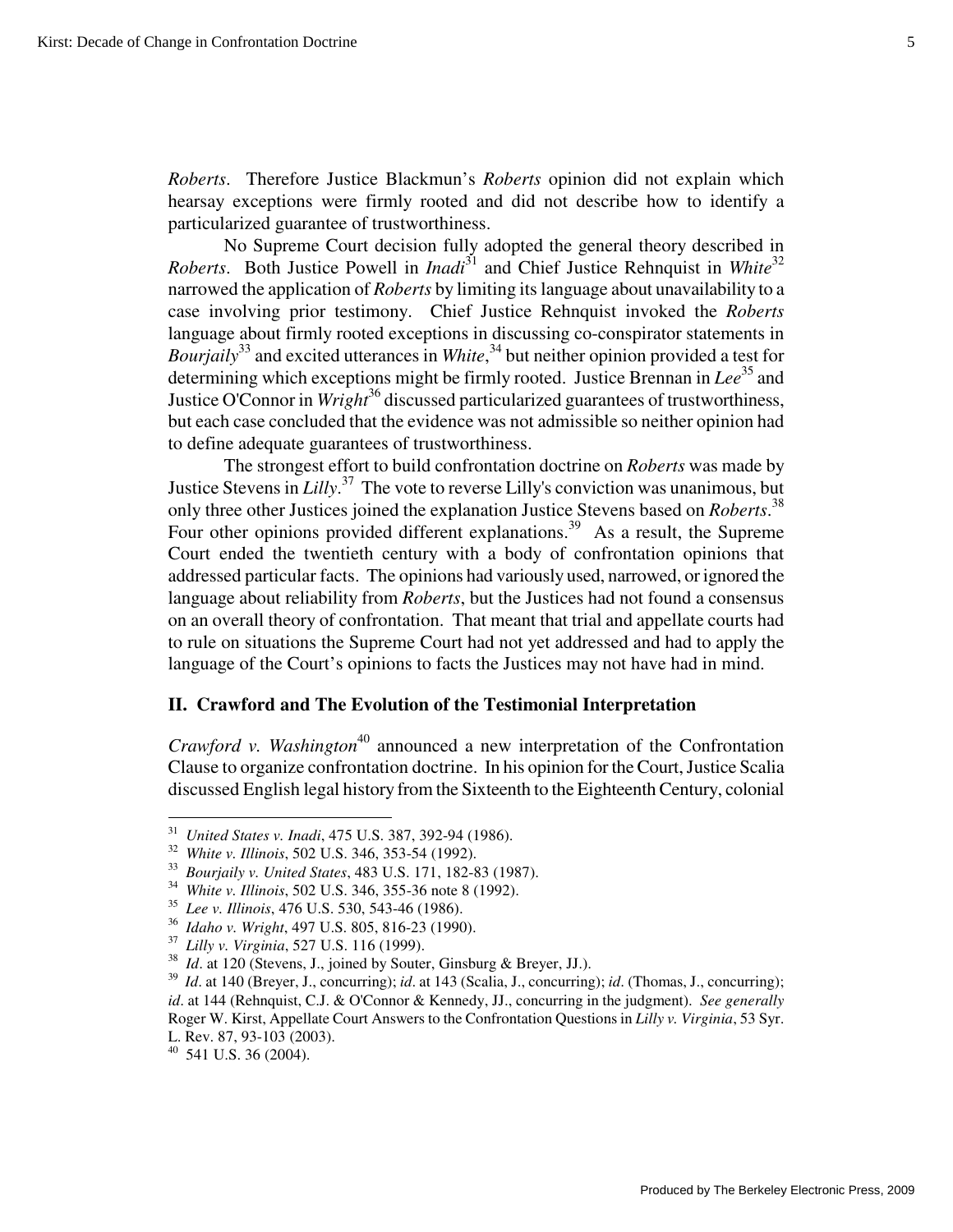history, the debates over ratification of the United States Constitution, and early state court experience.<sup>41</sup> From these sources he concluded that the Clause was directed at the use of ex parte out-of-court examinations as evidence against the defendant. $42$ Justice Scalia described such statements as "testimonial;" he offered three slightly different definitions of a "testimonial" statement but did not state which was most accurate.<sup>43</sup> He identified a statement to a police officer during interrogation as testimonial under any definition, without providing a definition of "interrogation" because the facts of *Crawford* involved structured police questioning that was an interrogation under any conceivable definition.<sup>44</sup> Justice Scalia also concluded that the original meaning of the Clause required excluding any testimonial statement if the declarant did not appear as a witness at trial, unless the declarant was unavailable and the defendant had a prior opportunity to cross-examine the declarant.<sup>45</sup>

Justice Scalia described the testimonial interpretation as necessary to correct two problems with the Court's prior confrontation doctrine based on *Roberts*: the test under *Roberts* was too broad because it applied to all out-of-court statements, and its effect was too narrow because it allowed the prosecution to use a testimonial statement as long as the trial court found it was reliable.<sup>46</sup> Justice Scalia did note that the Court itself had not been led very far astray by *Roberts*. <sup>47</sup> However, some appellate courts were routinely allowing prosecutors to use accomplice confessions, grand jury testimony, and accomplice plea allocutions upon a finding that the hearsay was reliable. Justice Scalia concluded that the reliability standard had not provided meaningful protection because the tests for reliability that had been developed by the appellate courts were amorphous, subjective, and unpredictable.<sup>48</sup>

*Crawford* made clear that a critical issue would be the scope of the definition of a testimonial statement. At the core of the various definitions quoted by Justice Scalia were prior testimony, affidavits, and depositions; each was a situation in which the declarant was providing evidence under oath.<sup>49</sup> The facts of *Crawford* itself established that custodial interrogation by the police would produce a testimonial statement. For some other statements the exact scope of the testimonial category was left unclear. For example, *Crawford* quoted both a definition that depended on the expectation of the declarant that a statement would be used prosecutorially and a definition that depended on the reasonable belief of an objective observer that the

- 46 *Id*. at 60.
- 47 *Id*.
- 48 *Id*. at 63.
- 49 *Id*. at 51-52.

 $\frac{41}{41}$  *Id.* at 43-50.

<sup>42</sup> *Id*. at 50-51.

<sup>43</sup> *Id*. at 51-52.

<sup>44</sup> *Id*. at 53 n. 4.

<sup>45</sup> *Id*. at 53-54.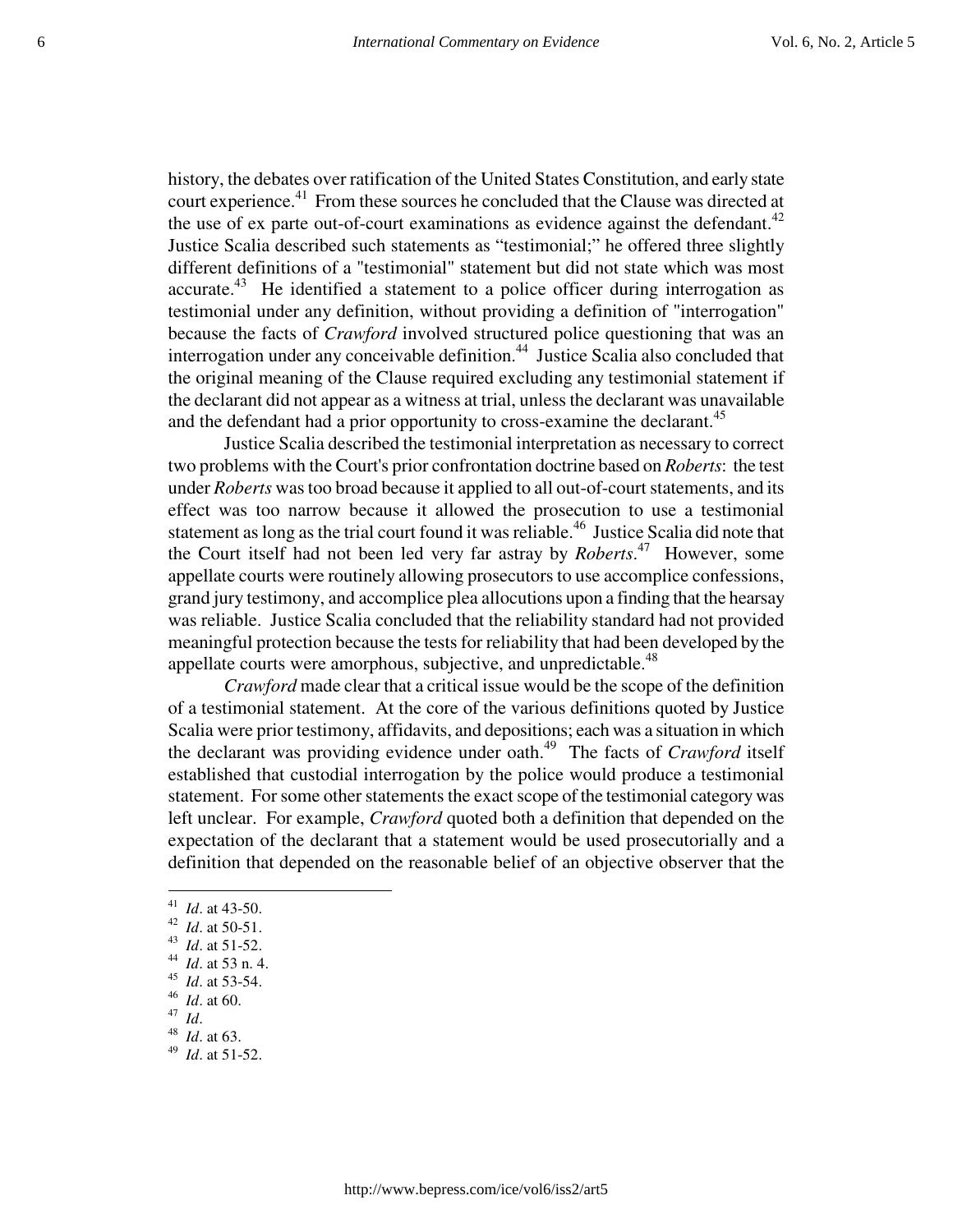statement would be available for trial.<sup>50</sup>

*Crawford* had an immediate impact, particularly in the cases in which the prosecution had used a statement of an accomplice who did not appear at trial. Appellate courts that had been relying on *Roberts* to allow the prosecution to use grand jury testimony and plea allocutions without cross-examination changed course after *Crawford* and found admission of that kind of evidence to be a confrontation violation.<sup>51</sup> Four years after *Crawford* this appears to have become a permanent change.

The Supreme Court gave its first guidance on the scope of *Crawford* in *Washington v. Davis*, when it addressed confrontation rules for a victim's statement to law enforcement.<sup>52</sup> In his *Davis* opinion for the Court, Justice Scalia put less emphasis on the belief or expectation of either the declarant or the police officer about any use of the statement; he put more emphasis on the purpose of the particular interrogation. He described a statement as nontestimonial if "the primary purpose of the interrogation is to enable police assistance to meet an ongoing emergency."<sup>53</sup> He described a statement as testimonial when there is no ongoing emergency and "the primary purpose of the interrogation is to establish or prove past events potentially relevant to later criminal prosecution."<sup>54</sup> Justice Scalia avoided the issue of whose perspective mattered by describing the test as based on objective circumstances.

The result in *Davis* provided some illustrations of what the Court meant by an ongoing emergency. In *Davis* the declarant made the challenged statements to a 911 operator just after her assailant hit her and ran out the door. Justice Scalia described the statement in *Davis* as not testimonial because the declarant was seeking police assistance for an ongoing emergency, when the declarant still faced a "bona fide physical threat" because the assailant could return.<sup>55</sup> In the companion case of *Hammon v. Indiana,* the complainant made the statements to responding police officers after the officers had separated the suspect from the complainant. Justice Scalia described the statement in *Hammon* as testimonial because the emergency had ended when the police officers secured the scene of the assault and took control of the suspect.<sup>56</sup> Justice Scalia rejected the state court's position that "virtually any 'initial inquiries' at the crime scene" would produce nontestimonial statements.<sup>57</sup> He said that initial inquiries would often produce nontestimonial statements, but that the

 50 *Id*.

<sup>&</sup>lt;sup>51</sup> See, e.g., United States v. Hardwick, 523 F.3d 94, 98 (2<sup>nd</sup> Cir. 2008); *United States v. Bruno*, 383 F.3d 65, 78 ( $2<sup>nd</sup>$  Cir. 2004).

<sup>52</sup> 547 U.S. 813 (2006).

<sup>53</sup> *Id*. at 822.

<sup>54</sup> *Id*.

<sup>55</sup> *Id*. at 826-27.

<sup>56</sup> *Id*. at 829-30.

<sup>57</sup> *Id*. at 832.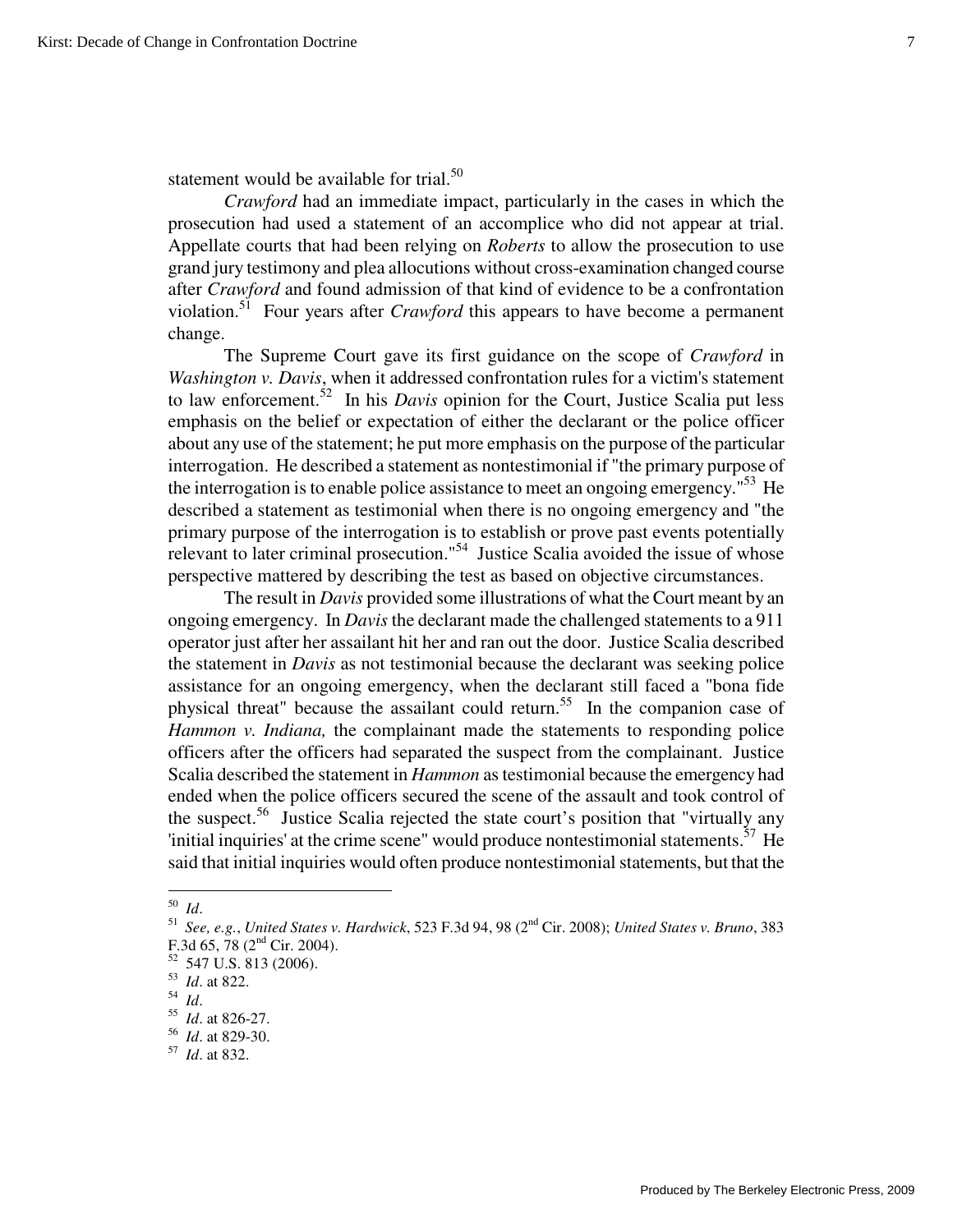response to an initial inquiry would be testimonial if the statements of a victim were "neither a cry for help nor the provision of information enabling officers immediately to end a threatening situation."<sup>58</sup> In addition, Justice Scalia rejected the argument by Justice Thomas that the right of confrontation was limited to formal police interrogation.<sup>59</sup>

The emphasis on the immediate threat to the declarant also meant that the *Davis* definition of an emergency did not include the risk the suspect would commit the same harm in the future. Justice Scalia and the other seven Justices in the majority clearly did not accept the argument by Justice Thomas in his separate opinion that the police response to the emergency could include determining whether the suspect posed a continuing danger who might continue the assault after the police left.<sup>60</sup> A similar argument for a broader definition of an "emergency" had been made by the State in its brief in *Hammon*<sup>61</sup> and by the Solicitor General in an amicus brief. $62$ 

*Davis* had an immediate impact on the decisions of other appellate courts. Appellate courts have found that a statement is not testimonial if the victim was reporting an ongoing crime.<sup>63</sup> They have found that a statement is not testimonial if it was made to the police before the officers were able to secure the scene.<sup>64</sup> Other appellate courts have found that a statement is testimonial because it reported a past crime and there was no emergency still in progress.<sup>65</sup>

Even clear doctrinal statements in a Supreme Court opinion must still be interpreted by other courts. Many appellate opinions compare the facts of a case with the facts of *Davis* to determine if the statement was made while the declarant was facing an immediate emergency, <sup>66</sup> but some opinions rephrase the language of *Davis*. For example, one court concluded that statements were nontestimonial because they

 58 *Id*.

<sup>59</sup> *Id*. at 830; see *id*. at 834, 840 (Thomas, J., concurring in the judgment in part and dissenting in part).

<sup>&</sup>lt;sup>60</sup> *Id*. at 834, 840-41 (Thomas, J., concurring in the judgment in part and dissenting in part).

<sup>61</sup> Brief of Respondent State of Indiana at 10-11, *Davis v. Washington*, 547 U.S. 813 (2006).

<sup>&</sup>lt;sup>62</sup> Brief of the United States as Amicus Curiae Supporting Respondent State of Indiana at 10-11, *Davis v. Washington*, 547 U.S. 813 (2006).

<sup>63</sup> *E.g*., *Key v. State*, 657 S.E.2d 273 (Ga. Ct. App. 2008); *Commonwealth v. Nesbitt*, 892 N.E.2d 299 (Mass. 2008).

<sup>64</sup> *E.g*., *People v. McKinney*, 2008 WL 2031350 (Cal. Ct. App. 2008); *Long v. United States*, 940 A.2d 87 (D.C. 2007); *State v. Shea*, 2008 WL 3491404 (Vt. 2008).

<sup>65</sup> *E.g.*, *Cuyuch v. State*, 2008 WL 4286646 (Ga. 2008); *Allen v. Commonwealth*, 2008 WL 2484952 (Ky. 2008); *State v. J.A*., 949 A.2d 790 (N.J. 2008); *Zapata v. State*, 232 S.W.3d 254 (Tex. Ct. App. 2007).

<sup>66</sup> *E.g*., *Lewis v. United States,* 938 A.2d 771 (D.C. 2007); *State v. Martin*, 885 N.E.2d 18 (Ind. Ct. App. 2008); *People v. Nieves-Andino*, 872 N.E.2d 1188 (N.Y. 2007); *State v. Graves*, 157 P.3d 295 (Ore. 2007).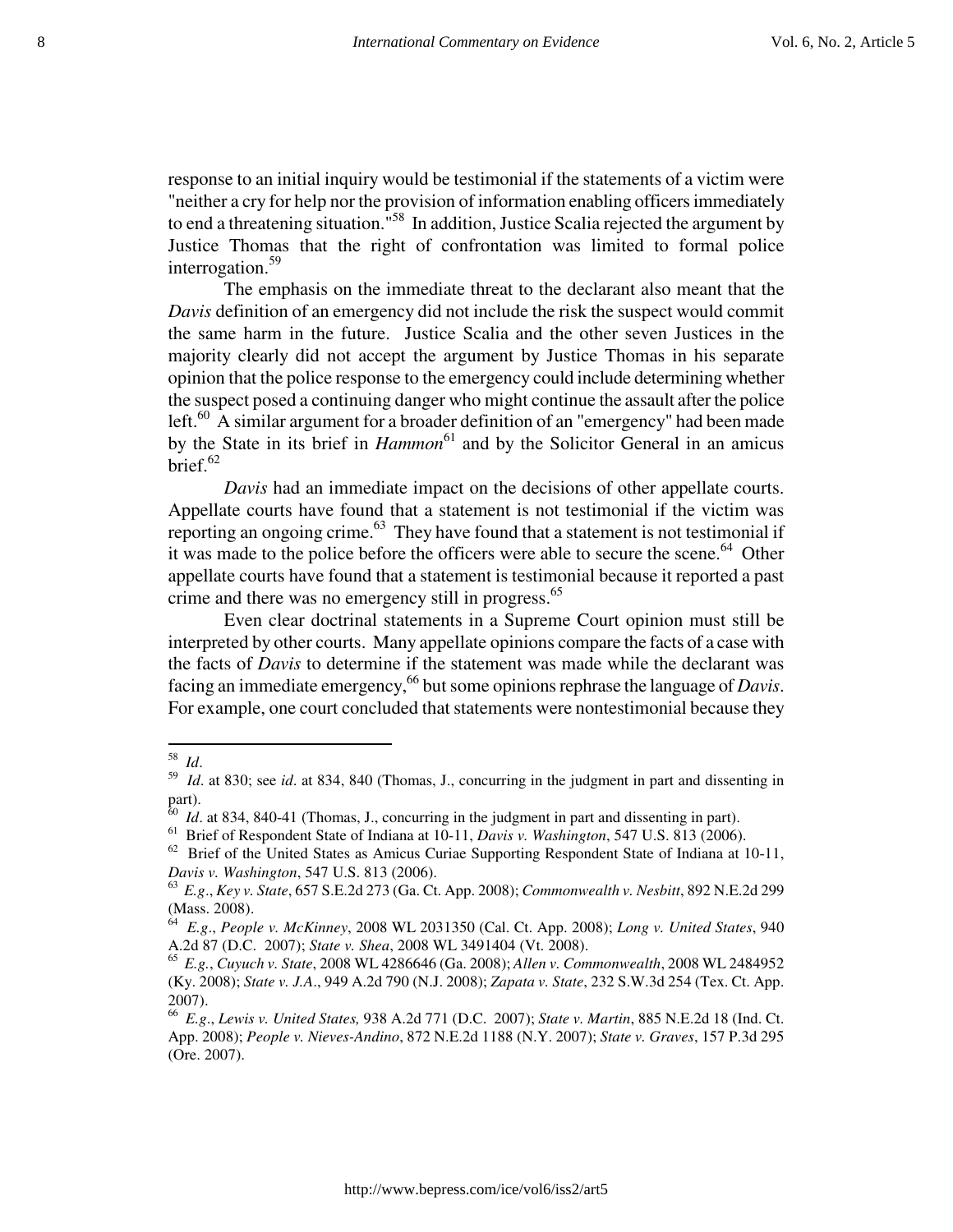were made during a "continuing emergency situation," a phrase the court used to allow the prosecution to use a statement that was made after the suspect was under control in handcuffs.<sup>67</sup> In other cases courts use the description of an "ongoing" domestic or emergency situation as a sufficient label even though the facts in the opinion suggest that the declarant was not facing a threat at the time.<sup>68</sup> For example, one court said there was an emergency when an officer asked a bystander for help while seeking a car that had turned into a residential subdivision shortly after the officer's radar indicated the car was speeding.<sup>69</sup> Other courts may discuss whether there was an emergency when the statement was made, but suggest as well that a statement is nontestimonial as long as it is a response to "unstructured interrogation."<sup>70</sup>

Some appellate courts also have used a broad interpretation of what it means to resolve an emergency. For example, one court described assessing the scene and resolving the emergency as including police efforts "to get information from the crime victim, calm her down, and relay information to other officers to apprehend a potentially dangerous suspect . . . to protect the public."<sup>71</sup> Another court described a statement as nontestimonial because the primary purpose of the police was determining whether the perpetrator had been apprehended and the emergency situation ended.<sup>72</sup> These standards could extend the scope of an emergency well beyond any resemblance to the facts of *Davis*, but so far the Court has not reviewed whether these courts are properly extrapolating from *Davis* to new facts not considered in *Davis*.

*Crawford* left another issue undecided: whether the Confrontation Clause imposes any limits on the prosecution use of a nontestimonial statement. Justice Scalia said in *Crawford* that testimonial hearsay was at least the primary object of the Clause.<sup>73</sup> He left open two possible rules for nontestimonial hearsay by suggesting that such hearsay might still be governed by *Roberts* or that it might not be subject to the Confrontation Clause at all.<sup>74</sup> Justice Scalia was more direct in *Davis*, describing testimonial hearsay as both the core and the perimeter of the coverage of the Confrontation Clause.<sup>75</sup> The Court finally made a definite statement about

-

<sup>67</sup> *State v. Buckenberger*, 984 So. 2d 751 (La. Ct. App. 2008).

<sup>68</sup> *E.g*., *State v. Bonvillain*, 2008 WL 2064978 (La. Ct. App. 2008); *People v. Thompson*, 2007 WL 2141416 (Mich. Ct. App. 2007).

<sup>69</sup> *Segel v. State*, 2008 WL 4140268 (Ga. Ct. App. 2008).

<sup>70</sup> *E.g*., *People v. Osorio*, 81 Cal. Rptr. 167 (Cal. Ct. App. 2008).

<sup>71</sup> *State v. Koslowski*, 2007 WL 1719930 (Wash. Ct. App. 2007)*. See also State v. Riley*, 2007 WL 625898 (Ohio Ct. App. 2007).

<sup>72</sup> *People v. Romero*, 187 P.3d 56, 81 (Cal. 2008).

<sup>73</sup> *Crawford v. Washington*, 541 U.S. 36, 53 (2004).

<sup>74</sup> *Id*. at 68.

<sup>75</sup> *Davis v. Washington*, 547 U.S. 813, 824 (2006).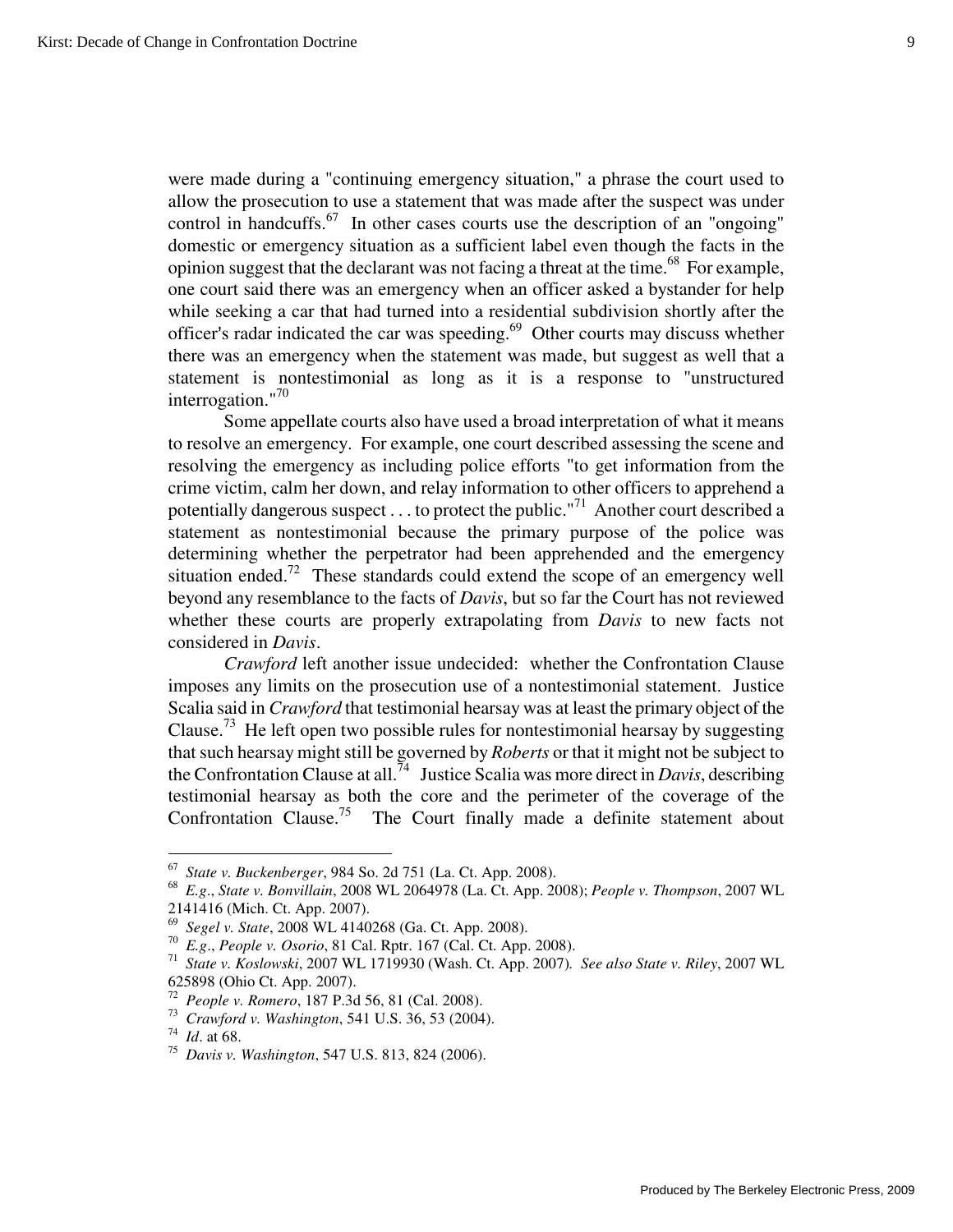confrontation limits on a nontestimonial statement in 2007 in *Whorton v. Bockting*, a case in which there was no nontestimonial statement.<sup>76</sup> Nevertheless, in order to address whether *Crawford* was retroactive, Justice Alito had to examine how *Crawford* differed from *Roberts*. In that discussion he stated that under *Crawford*  "the Confrontation Clause has no application to [nontestimonial] statements  $\dots$ "<sup>77</sup> That statement appears to explicitly confirm the suggestions in *Crawford* and *Davis* that there might be no confrontation limits on a nontestimonial statement.

The confirmation in *Bockting* that there is no confrontation limit on prosecution use of a nontestimonial statement appears to make the definition of a testimonial statement an all-or-nothing issue. Rejecting any room for flexibility in confrontation doctrine means that every new issue will test the Court's commitment to the testimonial interpretation.

#### **III. Forfeiture of the Right of Confrontation**

The Supreme Court addressed forfeiture of the right of confrontation in 2008 in *Giles v. California*. <sup>78</sup> By that time the Court had signaled twice that a forfeiture rule was part of confrontation doctrine. In *Crawford,* Justice Scalia had described "the rule of forfeiture by wrongdoing (which we accept)" as part of confrontation doctrine.<sup>79</sup> In *Davis* he provided a similar endorsement, but he did not try to define a standard for finding forfeiture.<sup>80</sup>

The primary issue that divided the Court in *Giles* was the standard for finding forfeiture. The defendant in *Giles* was charged with murdering his girlfriend; he testified the shooting was self-defense. At trial, the prosecution introduced statements the victim had made to a police officer who responded to an earlier domestic violence call. The State conceded the statements were testimonial, but the California courts held that the defendant had forfeited his confrontation objection by killing the declarant. Justice Scalia started his analysis from the proposition in *Crawford* that any confrontation exception had to be recognized at the time of the founding.<sup>81</sup> He surveyed the historical evidence and concluded that the forfeiture exception applied only when the defendant's conduct was designed to make the declarant unavailable.<sup>82</sup> He further described the standard as requiring purpose<sup>83</sup> or

<sup>76</sup> 127 S. Ct. 1173.

<sup>77</sup> *Id*. at 1183.

<sup>78</sup> 128 S. Ct. 2678 (2008).

<sup>79</sup> *Crawford*, 541 U.S. at 62.

<sup>80</sup> *Davis*, 547 U.S. at 833.

<sup>81</sup> *Giles*, 128 S.Ct. at 2682.

<sup>82</sup> *Id*. at 2683.

<sup>83</sup> *Id*.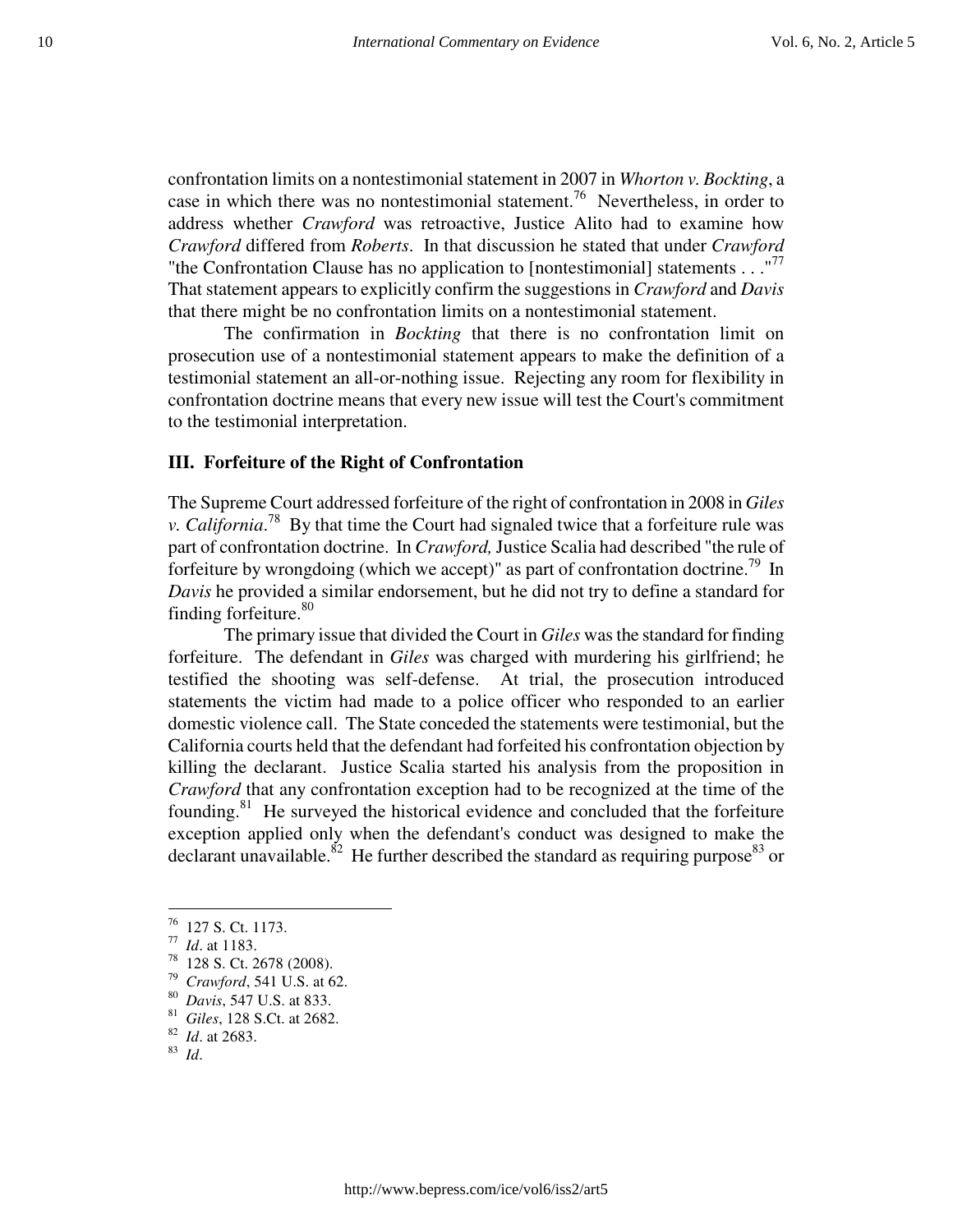intent:<sup>84</sup> causing the declarant to be absent would not suffice if the defendant did not do so to keep the declarant from testifying at trial.<sup>85</sup>

Justice Scalia's opinion was supported in full by only Chief Justice Roberts. In his dissenting opinion, Justice Breyer argued that intentionally committing a wrongful act should suffice to forfeit confrontation rights if the likely consequence was that the declarant could not testify. $86$  Justice Breyer was supported by only Justice Stevens and Justice Kennedy. The reasoning of the other Justices complicates the task of interpreting *Giles*. Justice Scalia drew two more votes for vacating the California judgment from Justice Thomas and Justice Alito; both said they agreed with Justice Scalia's conclusions about forfeiture but would not have reached that issue if California had argued that the statement was not testimonial.<sup>87</sup> Justice Scalia drew two additional votes to vacate the California judgment from Justice Souter and Justice Ginsburg. Justice Souter said in his concurring opinion that he was not persuaded by Justice Scalia's examination of the historical record but agreed with his conclusion on the grounds of logic and policy.<sup>88</sup>

The opinions in *Giles* also provided three views on how a prosecutor in a domestic violence case could prove that the defendant had the purpose to prevent the declarant from testifying. Justice Scalia stated that the evidence of the defendant's purpose could include the facts about the abusive relationship of the defendant and declarant; he did not state that those facts would be sufficient.<sup>89</sup> Justice Souter suggested the requisite purpose or intent could be inferred in any classic abusive relationship.<sup>90</sup> Justice Breyer argued that intentional misconduct should suffice for forfeiture if the defendant should have known that it would prevent the declarant from testifying.<sup>91</sup> He also suggested that Justice Scalia's approval for using evidence from an abusive relationship would allow courts to find purpose from evidence of intent in a domestic violence case.  $92$  The distinctions among the three positions may become blurred as appellate courts translate *Giles* into practical rules for trial courts. After *Giles,* some courts have rejected forfeiture arguments where the evidence did not show why the defendant acted,<sup>93</sup> so Justice Scalia's insistence that there must be evidence of the defendant's purpose may prompt prosecutors to present some

 $\frac{1}{84}$  *Id.* at 2684.

<sup>85</sup> *Id*.

<sup>86</sup> *Id*. at 2695, 2705 (Breyer, Stevens & Kennedy, JJ., dissenting).

<sup>87</sup> *Id*. at 2693 (Thomas, J., concurring); *id*. at 2694 (Alito, J., concurring).

<sup>88</sup> *Id*. at 2694 (Souter & Ginsburg, JJ., concurring).

<sup>89</sup> *Giles*, 128 S. Ct. at 2693.

<sup>90</sup> *Id*. at 2694, 2695 (Souter & Ginsburg, JJ., concurring)

<sup>91</sup> *Id*. at 2698.

<sup>92</sup> *Id*. at 2708.

<sup>93</sup> *E.g*., *People v. Faz,* 2008 WL 4294946 (Cal. Ct. App. 2008); *United States v. Taylor*, 2008 WL

<sup>4186934 (</sup>E.D. Tenn. 2008); *Davis v. State*, 2008 WL 3918050 (Tex. Ct. App. 2008).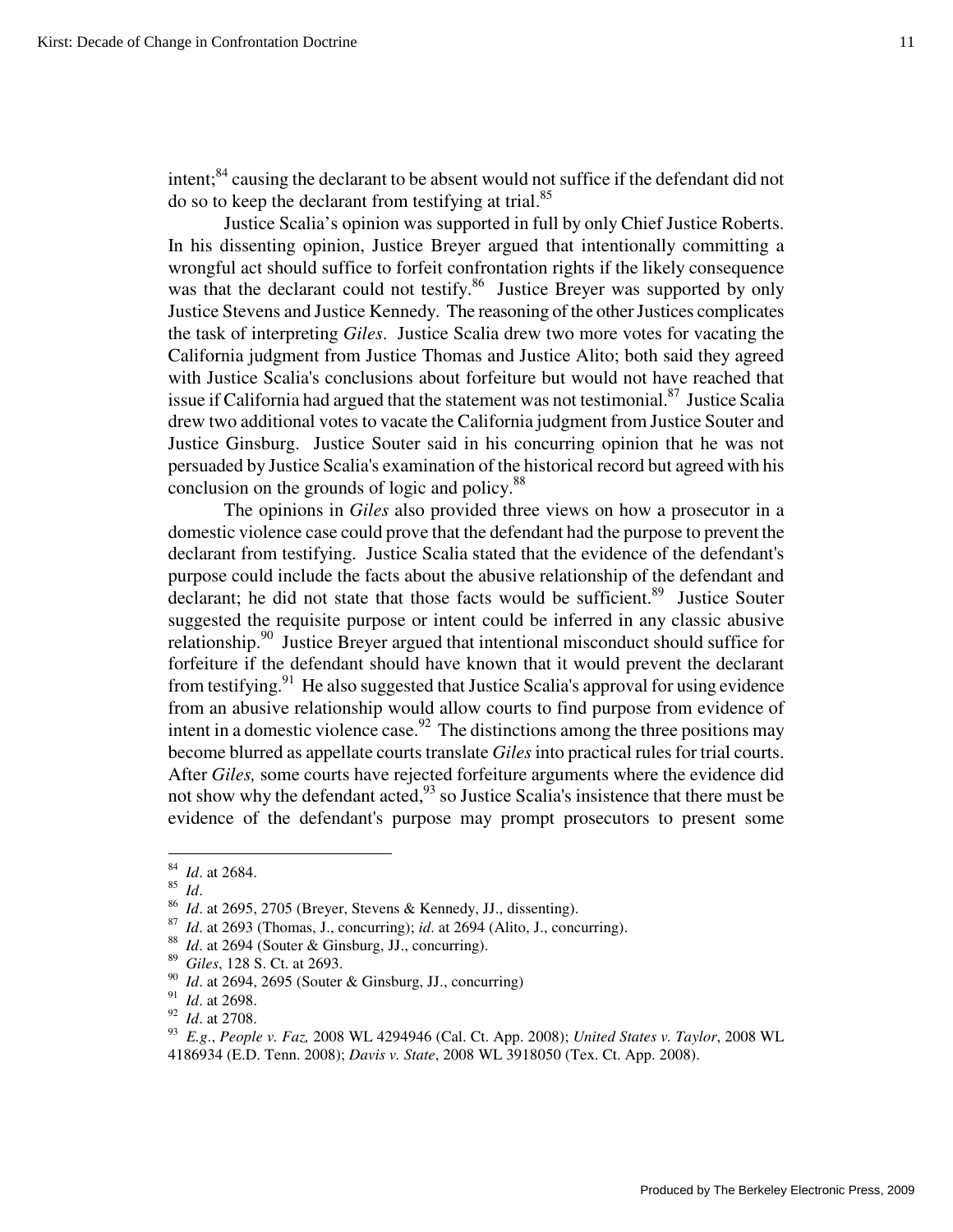evidence about the specific relationship so that judges are not forced to rely exclusively on stereotypes.

The topic that is particularly of interest for the future development of confrontation doctrine is the way the Justices divided themselves into at least three groups with differing views on how strictly the Court should be bound by historical practice when it addresses a new confrontation issue. Justice Scalia continued to be the strongest advocate of closely following history; he repeated the statement from *Crawford* that the Sixth Amendment did not allow any "open-ended exceptions" to the right of confrontation.  $94$  He rejected Justice Breyer's dissent as a "thinly veiled" invitation to overrule *Crawford* and adopt an approach not much different from the regime of *Ohio v. Roberts, . . .* under which the Court would create the exceptions that it thinks consistent with the policies underlying the confrontation guarantee, regardless of how that guarantee was historically understood."<sup>95</sup>

Justice Breyer's dissenting opinion presented the greatest contrast to Justice Scalia's reliance on history, even though Justice Breyer said it was "important to recognize the relevant history" and he agreed with Justice Scalia that an exception for forfeiture was established at the time of the founding.<sup>96</sup> Justice Breyer's argument for a broader forfeiture rule went beyond the common law history by relying as well on basic purposes and objectives of the rule, similar equitable principles, an interest in avoiding evidence rules that are difficult to apply in practice, and an interest in avoiding incongruous or anomalous confrontation rules. He argued that lowering the confrontation barrier would allow the States to be more flexible in regulating the admission of hearsay "where the need is significant and where alternative safeguards of reliability exist."<sup>97</sup>

Justice Souter created a middle position between Justice Scalia and Justice Breyer by joining all of Justice Scalia's opinion except for Part II-D-2, the section in which Justice Scalia suggested that Justice Breyer wanted to abandon *Crawford* and go back to *Roberts*. <sup>98</sup> Justice Souter did not endorse Justice Scalia's reliance on the historical record alone because he found there were too few cases to answer the particular question in *Giles*. <sup>99</sup> Justice Souter relied instead on his conclusion that Justice Breyer's version of forfeiture was based on near circularity in reasoning that would in practice lead back to the reliability interpretation of the Confrontation Clause that had been rejected in *Crawford*.<sup>100</sup> Justice Souter's willingness to look

 94 *Giles*, 128 S. Ct. at 2692, quoting *Crawford v. Washington*, 541 U.S. at 54.

<sup>95</sup> *Id*. at 2691.

<sup>96</sup> *Id*. at 2695-96 (Breyer, Stevens & Kennedy, JJ., dissenting).

<sup>97</sup> *Id*. at 2700.

<sup>98</sup> *Id*. at 2694 (Souter & Ginsburg, JJ., concurring in part).

<sup>99</sup> *Id*. at 2694-95.

<sup>100</sup> *Id*. at 2695.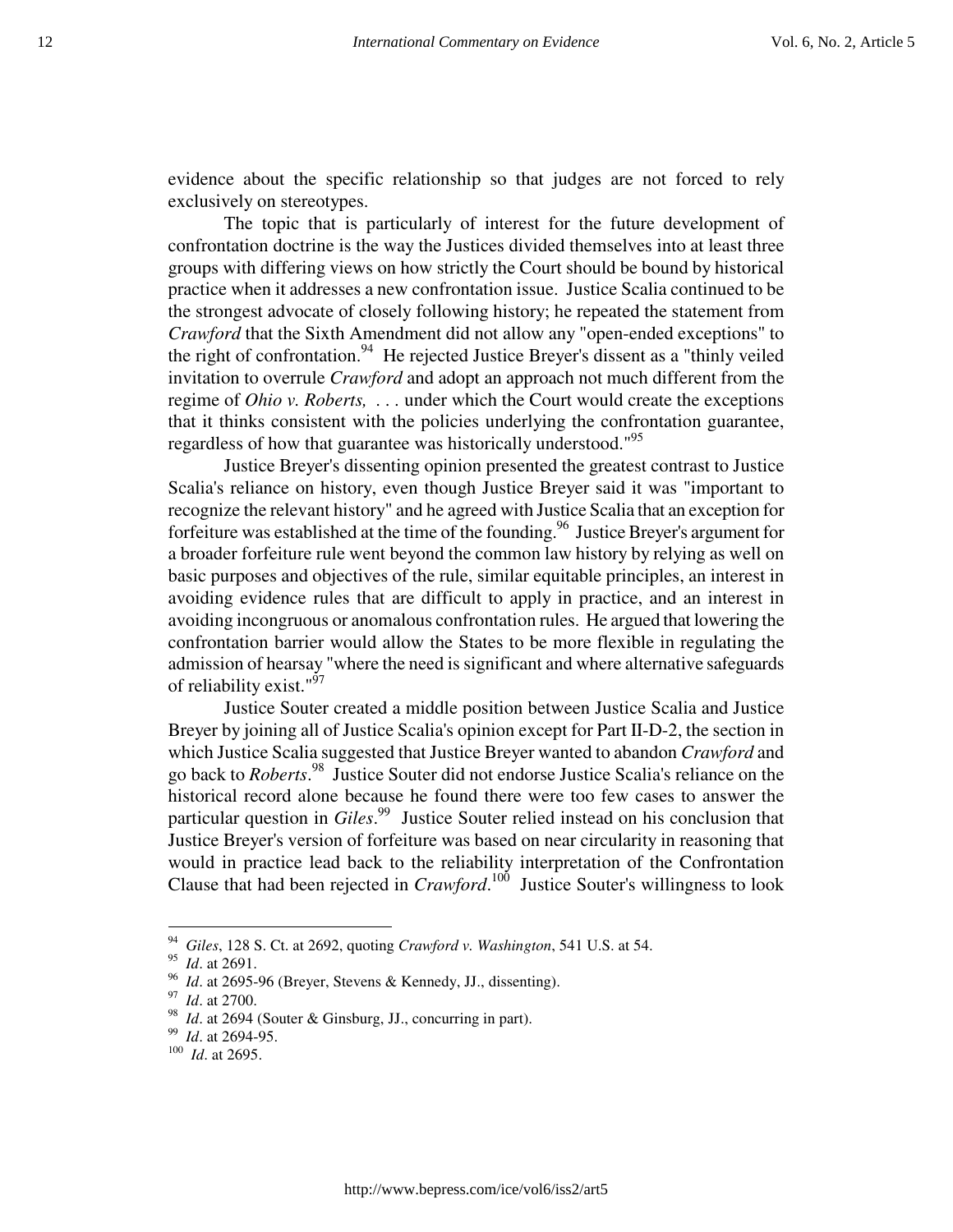beyond the historical record might resemble Justice Breyer's argument for adding policy to history, but Justice Souter supported Justice Scalia's result in *Giles*; Justice Scalia did not comment on Justice Souter's explanation.

Justice Thomas presented a fourth position that cuts across the other three rather than being located along the same axis.<sup>101</sup> Although he concurred with Justice Scalia's opinion and did not question the importance of allowing only historically recognized exceptions, the approach of Justice Thomas could align him with Justice Breyer in a case with different facts. The argument of Justice Thomas that informal police questioning does not produce a testimonial statement is based on an interpretation of the historical evidence that would leave informal statements to be regulated by state evidence rules. For informal statements, that would sometimes produce the same result as Justice Breyer's argument for adopting an easier standard for forfeiture that would leave more statements subject only to state evidence rules. Justice Alito's brief concurrence raising a similar question about the scope of the testimonial category suggests that Justice Thomas may have gained a new ally for his position.<sup>102</sup>

The publication of these different views suggests that the Justices were looking ahead in *Giles*. They may have been looking ahead already when it was argued. At oral argument, Justice Breyer was asking whether the Court had to incorporate every detail of the common law into confrontation doctrine when Justice Scalia interjected that the question had been answered in *Crawford*, and that *Crawford* was "[a] case from which [Justice Breyer] dissented."<sup>103</sup> It took a few more exchanges before Justice Breyer could correct that misstatement by declaring: "I joined Crawford, and Justice Scalia would like to kick me off the boat, which I'm rapidly leaving in any event, but the -- (Laughter.)"<sup>104</sup> The *Giles* opinions do not identify any specific cases the Justices might have been anticipating, but there are at least two candidates.

One confrontation issue the Justices may have had in mind in deciding *Giles* is whether there are any limits on the prosecution use of forensic test results without a witness. The Supreme Court had already granted the petition for certiorari in *Melendez-Diaz* on March 17, 2008, a month before *Giles* was argued on April 22.<sup>105</sup> A second confrontation issue the Justices may have had in mind is prosecution use of hearsay statements of children in child abuse cases and sexual abuse cases. Two amicus briefs in *Giles* specifically presented arguments for admitting such statements

<sup>&</sup>lt;sup>101</sup> *Id.* at 2693 (Thomas, J., concurring).

 $102$  *Id.* at 2694 (Alito, J., concurring).

<sup>103</sup> Transcript of Oral Argument 11, *Giles v. California*, 128 S. Ct. 2678 (2008).

<sup>104</sup> *Id*. at 13.

<sup>105</sup> *Melendez-Diaz v. Massachusetts*, 128 S. Ct. 1647 (Mar 17, 2008) (No. 07-591).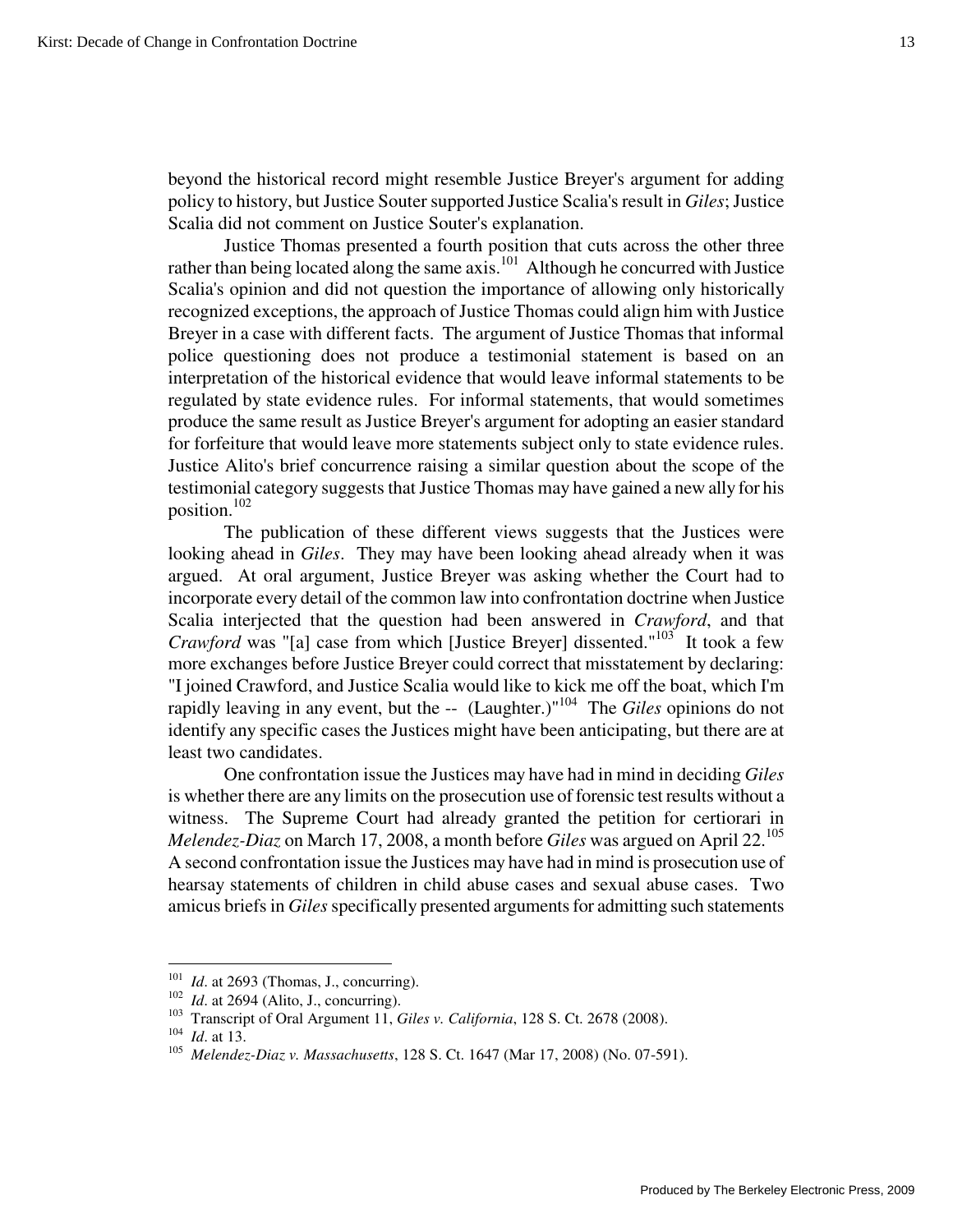that ranged far beyond the issue of forfeiture.<sup>106</sup> Prior to announcing *Giles* the Supreme Court had recently denied petitions for certiorari in at least three child sex abuse cases.<sup>107</sup> The Court had also recently denied another petition for certiorari in a murder case involving a hearsay statement of a three-year old child in which the state court had concluded that the child's statement was testimonial.<sup>108</sup>

#### **IV. The Next Issue: Experts and Certificates**

The Supreme Court will address a new confrontation issue in November when it hears *Melendez-Diaz v. Massachusetts.*<sup>109</sup> In this case, the defendant was arrested for selling cocaine by detectives acting on a tip. At his trial, the prosecution evidence included nineteen baggies containing a white powder. Instead of having an analyst testify about the contents of the baggies, the prosecution presented a drug analysis certificate that stated the baggies contained cocaine. The trial court overruled defendant's confrontation objection and admitted the certificate. In defendant's appeal from his conviction, the Massachusetts Appeals Court rejected defendant's confrontation objection in an unpublished memorandum:

In *Commonwealth v. Verde*, [444 Mass. 279 (2005)], the court held that certificates of drug analysis did not deny a defendant the right of confrontation and were, therefore, not subject to the holding in *Crawford v. Washington*, . . . . We see no merit to the defendant's simple assertions that *Verde* is contrary to *Crawford* . . . 110

The Massachusetts Supreme Judicial Court denied review of *Melendez-Diaz* without an opinion, $111$  so the authoritative statement of Massachusetts law on a drug test certificate is still the opinion in *Verde*. In *Verde,* the Massachusetts Supreme Judicial Court concluded that state decisions from 1923 and 1969 that had rejected a

<sup>&</sup>lt;sup>106</sup> Brief of the National Association to Prevent Sexual Abuse of Children's National Child Protection Training Center as Amicus Curiae in Support of Respondent, *Giles v. California*, 128 S. Ct. 2678 (2008); Brief of the National Association of Counsel for Children and the American Professional Society on the Abuse of Children in Support of Respondent, *Giles v. California*, 128 S. Ct. 2678 (2008).

<sup>107</sup> *Krasky v. Minnesota*, 128 S. Ct. 1223 (Feb. 19, 2008); *Bentley v. Ohio*, 128 S. Ct. 1655 (Mar. 17, 2008); *Muttart v. Ohio*, 128 S. Ct. 2473 (May 19, 2008).

<sup>108</sup> *Ohio v. Siler*, 128 S. Ct. 1709 (Mar. 24, 2008).

<sup>109</sup> *Commonwealth v. Melendez-Diaz*, 870 N.E.2d 676 (Mass. App. Ct.) (unpublished opinion available at 2007 WL 2189152); rev. denied, 874 N.E.2d 407 (Mass. 2007); cert. granted, 128 S.Ct. 1647 (Mar 17, 2008) (No. 07-591).

<sup>&</sup>lt;sup>110</sup> 2007 WL 2189152 at \*4 note 3.

 $111$  874 N.E.2d 407 (Mass. 2007).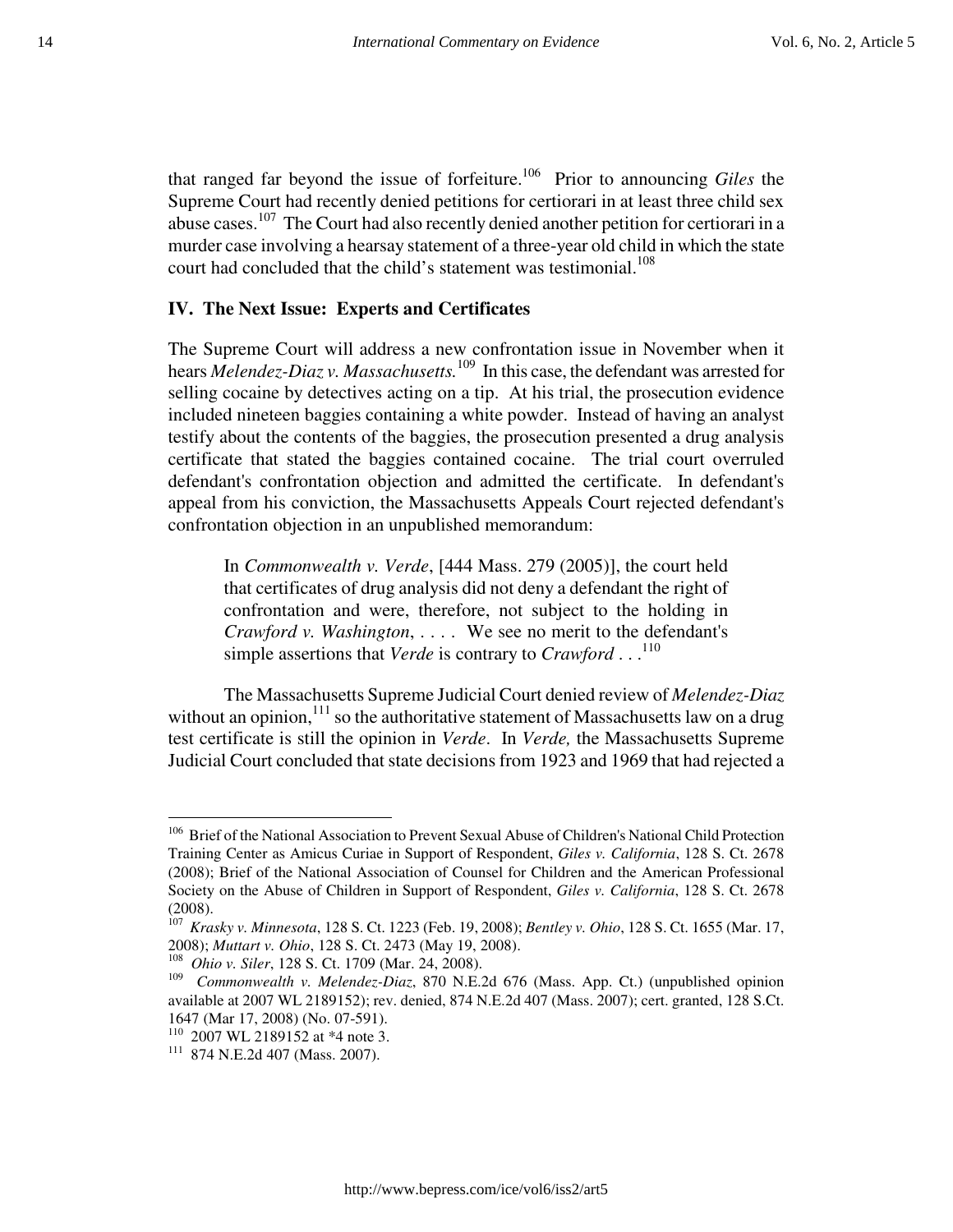confrontation objection to certificates of analysis were still valid after *Crawford*. 112 The Massachusetts court relied on four main reasons. First, the court explained that *Crawford* had recognized the continued validity of hearsay exceptions that were well-established at the framing, and asserted that in *Crawford* "the Court suggested in dictum that a business or official record would not be subject to its holding as this exception was well established in  $1791$ ."<sup>113</sup> Second, the Massachusetts court concluded that a certificate should be considered a public record because it was neither discretionary nor based on opinion and stated the results of a scientific test.<sup>114</sup> Third, the court described the certificate as only prima facie evidence that a defendant may rebut.<sup>115</sup> Fourth, the Massachusetts court stated that a certificate was not like an ex parte examination that *Crawford* had said was the primary reason for the Confrontation Clause.<sup>116</sup>

The divisions among the Justices that were apparent in *Giles* may appear again when the Supreme Court decides *Melendez-Diaz*. There is even less chance in that case than in *Giles* that the Court will find clear guidance from history. The state of chemistry as a science in 1791 means there will be no precedent from the time of the framing specifically addressing the admissibility of an analyst's certificate of the chemical composition of a substance. Hearsay exceptions for business records and public records were still in an early stage of evolution; the records that were admitted under the hearsay exceptions were not like a certificate from an analyst who has tested contraband. The sparse historical record means that neither side can show that similar certificates were excluded or admitted, but that kind of reliance on history does not explain how the Court should decide the case.

Other state supreme courts and federal appellate courts have added arguments to the debate since the Massachusetts court concluded in *Verde* that a drug analysis certificate is not testimonial. The scope of the debate now extends beyond drug test certificates to include similar certificates reporting blood tests in drunken driving cases and certificates reporting DNA testing of an item related to a criminal prosecution. The courts that concluded that the prosecution cannot use a certificate by itself as proof of the test results have relied on the language and policy of *Crawford*. 117 *Crawford* provided three different definitions of a testimonial statement.<sup>118</sup> In two of the definitions an affidavit was listed as an example. In the

 112 *Commonwealth v. Verde*, 827 N.E.2d 701, 704-05 (Mass. 2005).

<sup>113</sup> *Id*. at 705.

<sup>114</sup> *Id*.

<sup>115</sup> *Id*.

<sup>116</sup> *Id*. at 706.

<sup>117</sup> *State v. March*, 216 S.W.3d 663, 666 (Mo. 2007), pet. for cert. dismissed, 128 S. Ct. 1441 (2007); *State v. Caulfield*, 722 N.W.2d 304, 308-10 (Minn. 2006); *State v. Johnson*, 982 So. 2d 672, 677-81 (Fla. 2008), cert. denied, *Florida v. Johnson*, 2008 WL 2950826 (U.S. 2008).

<sup>118</sup> *Crawford v. Washington*, 36, 51-52 (2004).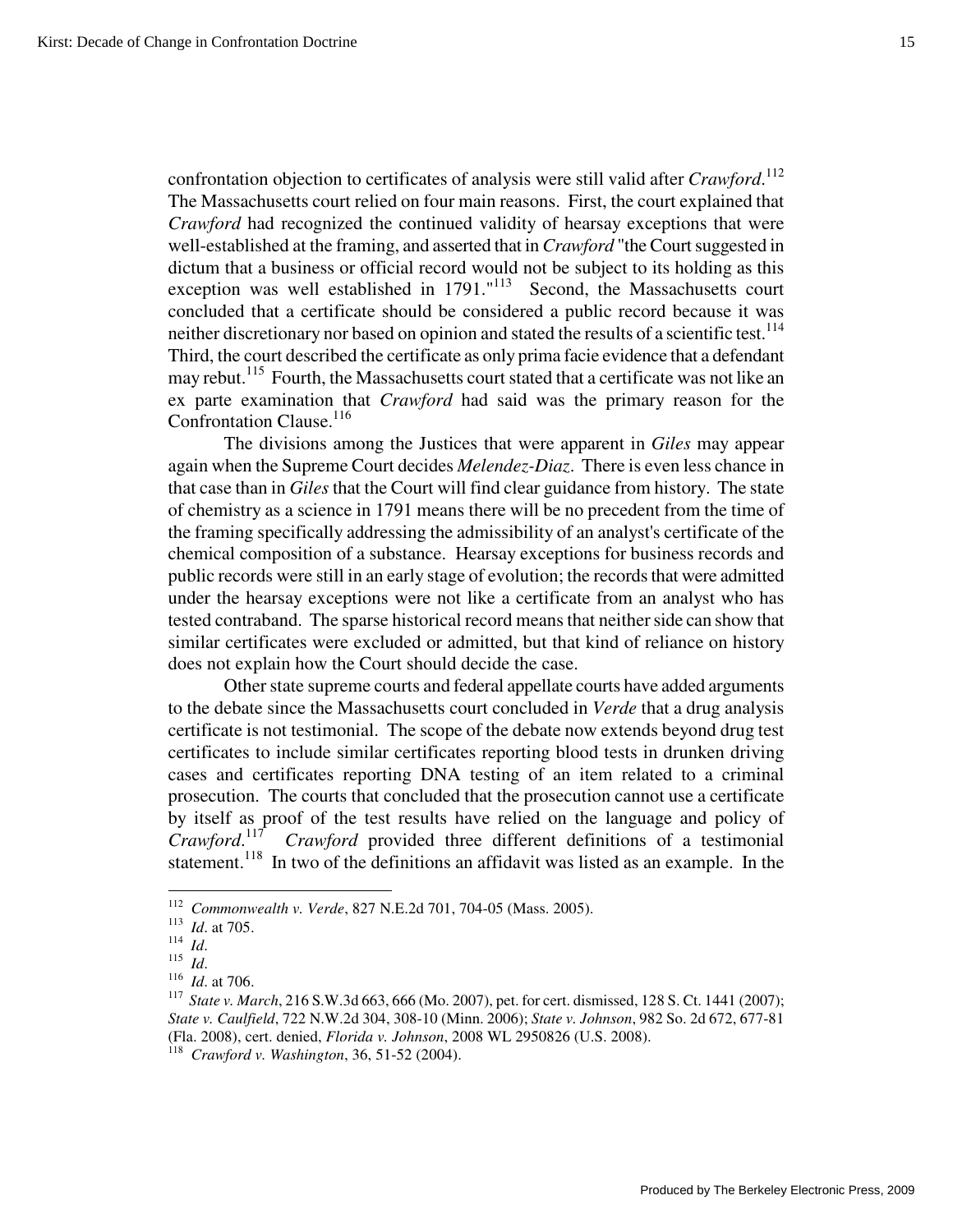third definition a testimonial statement was one that objectively was made for use at a later trial. Under all three definitions the certificate in *Melendez-Diaz* would be a testimonial statement..

Recent appellate opinions have provided four additional arguments why *Crawford* does not bar the prosecution from using a test certificate without testimony from the analyst. Some courts distinguish *Crawford* with the argument that a lab test is neutral and not intended to incriminate or accuse.<sup>119</sup> These courts stress that the analyst tests an object without knowing anything about the suspect or the rest of the case, and that the analysis may also exonerate a suspect. However, this argument often appears to equate the purpose of the test with the purpose of the certificate; it appears to lose its force if they are viewed separately. Even if the testing is objective and neutral, the purpose of the certificate is to provide an affidavit the prosecution can use to prove its case as a substitute for live testimony.

A second argument for distinguishing *Crawford* is that an analyst's certificate does not resemble an ex parte examination.<sup>120</sup> Of course, it does not resemble the custodial interrogation in *Crawford* or even the noncustodial interrogation in *Davis* or *Hammon*, but this argument appears to depend on a very cursory comparison. A police officer may not question the analyst in the same way as the officer would question a complainant or a witness to a crime, but there is still a question from the police to the analyst about the amount and composition of suspected contraband. The analyst knows from experience what information to include in the certificate. *Crawford* did not define interrogation because a recorded statement in response to structured police questioning was clearly within any conceivable definition.<sup>121</sup> Justice Scalia said nothing in *Crawford* about the length of the interrogation, especially where the declarant knows only one fact. However, there may be other views on the Court. The suggestion of Justice Thomas in *Giles* that only '"a formalized dialogue'" could produce a testimonial statement might lead him to conclude that the stylized questioning of a lab request means that the certificate is not a testimonial statement.<sup>122</sup>

A third argument for allowing the prosecution to use the certificate of an analyst who does not testify is that *Davis* excludes any contemporaneous statement from the testimonial category.<sup>123</sup> This argument describes the certificate as a record

<sup>119</sup> E.g., *People v. Geier*, 161 P.3d 104, 140 (Cal. 2007), pet. for cert. filed (U.S., No. 07-7770, Nov. 14, 2007); *State v. O'Maley*, 932 A.2d 1, 12-14 (N.H., 2007), pet. for cert. filed (U.S., No. 07-7577, Nov. 7, 2007); *State v. Crager*, 879 N.E.2d 745, 753-54 (Ohio., 2007), pet. for cert. filed (U.S., No. 07-10191, Mar. 26, 2008).

<sup>120</sup> E.g., *State v. O'Maley*, 932 A.2d at 12-13.

<sup>121</sup> *Crawford v. Washington*, 541 U.S. 36, 53 n. 4 (2008).

<sup>122</sup> *Giles v. California*, 128 S.Ct. 2678, 2693 (2008) (Thomas, J. concurring).

<sup>123</sup> *E.g*., *United States v. Washington*, 498 F.3d 225, 232 (4th Cir. 2007), pet. for cert. filed (U.S., No.

<sup>07-8291,</sup> Dec. 14, 2007); *People v. Geier*, 161 P.3d at 139-40; *State v. O'Maley*, 932 A.2d at 12; *State*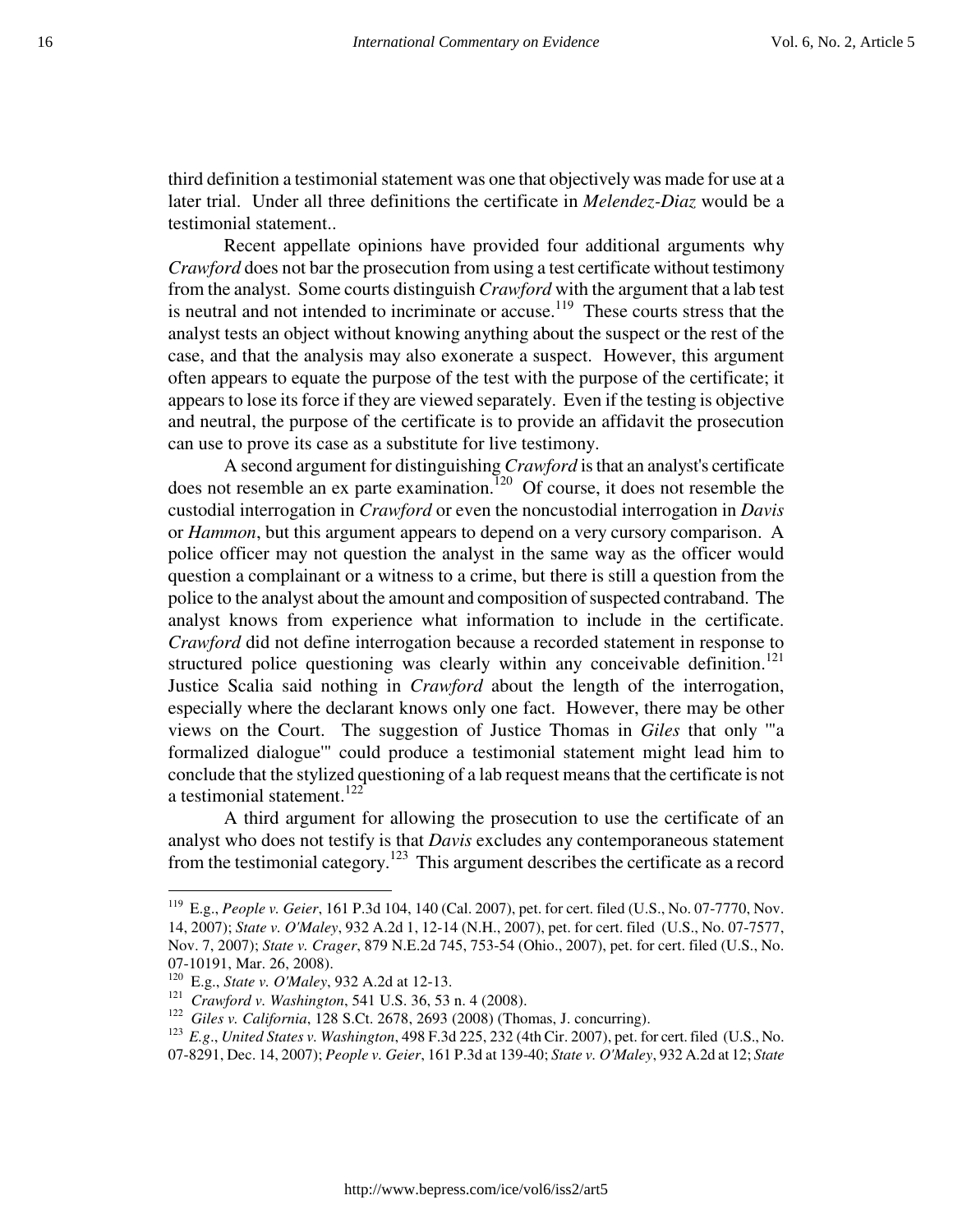of what the analyst is observing about the contraband at the time of the test. It depends on parsing the *Davis* test into its component parts and assuming that one part—the contemporaneous nature of the statement—is sufficient to make the certificate nontestimonial. This argument eliminates the other parts of the *Davis* test, such as the emergency and the declarant's fearful cry for help. In some opinions, this rationale includes an argument that the machine used to test a substance is essentially the source of the certificate and that there is no confrontation violation because a machine cannot be cross-examined.<sup>124</sup>

The final argument for allowing the prosecution to use an analyst's certificate is that requiring the analyst to testify in every drug trial would be too burdensome. The State's brief in *Melendez-Diaz* described the potential burden by citing statistics about millions of drug cases every year, tens of thousands of felony drug trials every year, and backlogs of testing requests in over one hundred thousand drug cases.<sup>125</sup> In addition, the state contended that most defendants do not really intend to cross-examine the analyst, and that those who do cross-examine rarely accomplish anything.<sup>126</sup> Amicus briefs supported that position at greater length.<sup>127</sup> The State's brief in *Melendez-Diaz* suggested that the defendant's right to compel the analyst to attend should be an adequate alternative to confrontation.<sup>128</sup> This final argument for avoiding the application of *Crawford* depends so much on an assumption that test certificates are reliable that it might succeed only if the Court overrules or retreats from *Crawford*'s rejection of reliability. That seems unlikely; even in *Crawford* the Court maintained its record of never overruling any prior confrontation decision. At the same time, the potential burden of requiring analysts to appear at trial may lead some Justices to ask if there is a compromise position on test certificates that is still consistent with *Crawford's* interpretation of the historical evidence.

The effect of *Melendez-Diaz* on other confrontation questions will depend on the outcome, the reasoning in the opinion, how the opinion defines a testimonial statement, how strictly the opinion adheres to history, and the extent to which it explicitly considers the practical effect of any rule. Other cases the Court has recently declined to review or that are still pending on the Court's docket illustrate

-

*v. Crager*, 879 N.E.2d at 753-54.

<sup>124</sup> *E.g*., *Washington*, 498 F.3d at 231.

<sup>125</sup> Brief of Respondent Commonwealth of Massachusetts 59-62, *Melendez-Diaz v. Massachusetts*, cert. granted, 128 S. Ct. 1647 (No. 07-591, 2008).

<sup>126</sup> *Id*. at 60-61.

<sup>127</sup> Brief of the States of Alabama et al. as Amici Curiae in Support of Respondent 23-28, *Melendez-Diaz v. Massachusetts*, cert. granted, 128 S.Ct. 1647 (No. 07-591, 2008); Brief of Amici Curiae The National District Attorneys Association et al. In Support of Respondent 10-27, *Melendez-Diaz v. Massachusetts*, *id*.

<sup>128</sup> Brief of Respondent Commonwealth of Massachusetts 62-65, *Melendez-Diaz v. Massachusetts*, cert. granted, 128 S. Ct. 1647 (No. 07-591, 2008).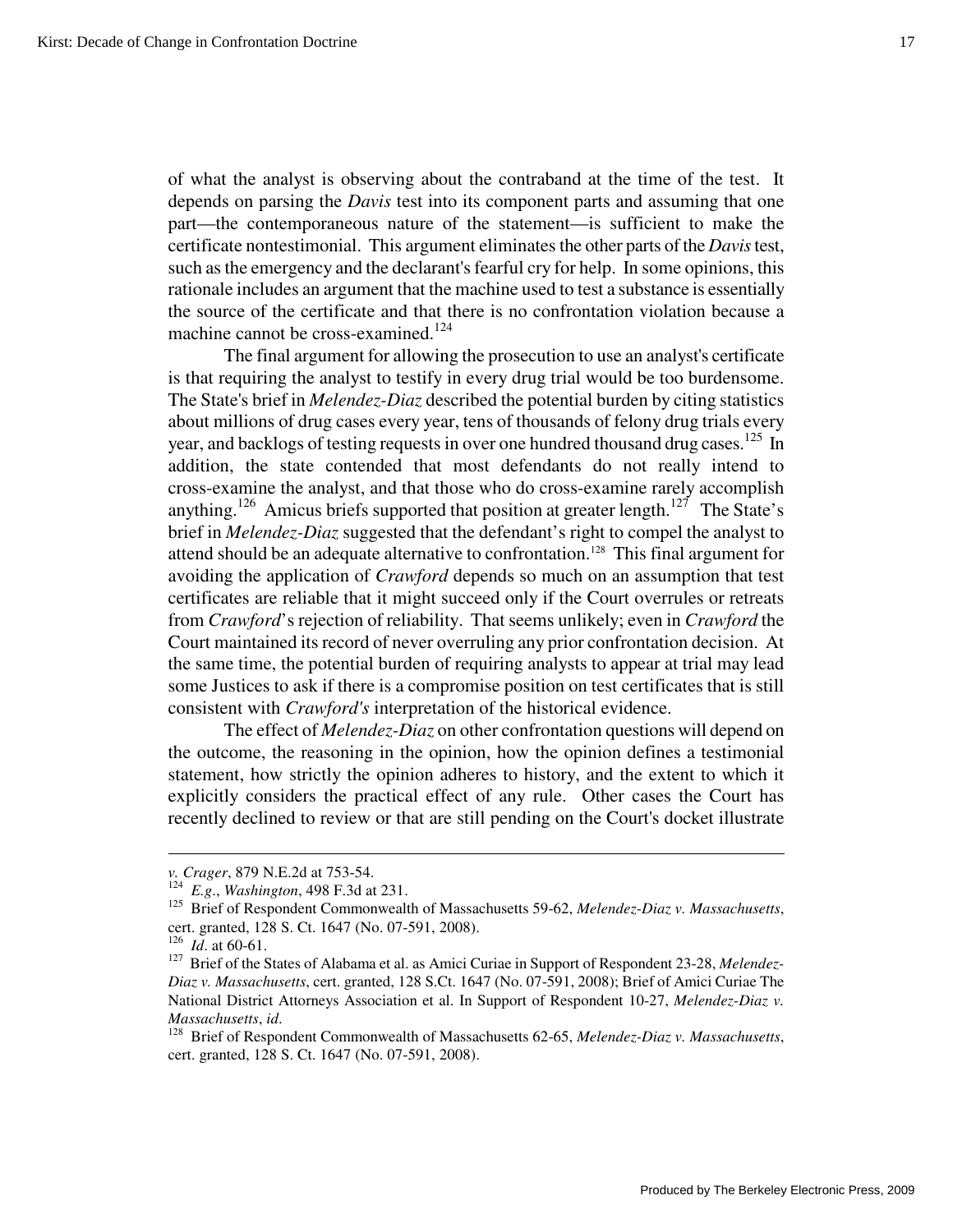some of the questions that are sure to arise after *Melendez-Diaz*. The list includes drug cases in which a witness did testify about the test results, but the witness was not the analyst who tested the drugs.<sup>129</sup> It includes similar cases where the witness at trial was not the analyst who tested the blood sample in a prosecution for driving under the influence $130$  or the analyst who tested the DNA sample that identified the defendant.<sup>131</sup> The Court's docket also includes a case in which the appellate court concluded that a test certificate was testimonial, but still allowed the prosecution to use a test certificate because the defendant had not complied with a state law that permitted the defendant to file a timely demand that the prosecution produce the analyst at trial.<sup>132</sup> There is a pending case where the appellate court rejected a confrontation objection to the documents the prosecution used to prove that the equipment used by the analyst was properly calibrated.<sup>133</sup> Other cases on the Court's docket that might be affected by *Melendez-Diaz* include a case in which the testimony of a coroner was based on the autopsy notes of an unavailable doctor.<sup>134</sup>

Justice Scalia provided relatively straightforward rules in both *Davis* and *Giles*, continuing the common-law approach to confrontation doctrine the Court has most often used. If that trend continues, the Court will seek an uncomplicated test to resolve *Melendez-Diaz*, even if the test may not resolve every question raised by other cases on the docket. The Justices may be able to decide *Melendez-Diaz* without the need to reconcile their differing positions on whether to consider policy as well as historical practice. If the Justices do revisit *Crawford's* reliance on history, they will find a rich store of academic commentary on the history of the Confrontation Clause from the last decade that refutes Justice Harlan's well-known lament that "the Confrontation Clause comes to us on faded parchment."<sup>135</sup>

 129 *United States v. Moon*, 512 F.3d 359 (7th Cir. 2008), cert. denied, *Moon v. United States*, 2008 WL 936911 (U.S. 2008) & *Alexander v. United States*, 2008 WL 910056 (U.S. 2008).

<sup>130</sup> *United States v. Washington*, 498 F.3d 225 (4th Cir. 2007), pet. for cert. filed, (U.S., No. 07-8291, Dec. 14, 2007); *State v. O'Maley*, 879 N.E.2d 1 (N.H. 2007), pet. for cert. filed, (U.S., No. 07-7577, Nov. 7, 2007).

<sup>131</sup> *People v. Geier*, 161 P.3d 104 (Cal. 2007) pet. for cert. filed (U.S., No. 07-7770, Nov. 14, 2007); People v. Rawlins, 884 N.E.2d 1019 (N.Y. 2008), pet. for cert. filed sub nom. *Meekins v. New York* (U.S., No. 07-10845, May 9, 2008); *State v. Crager*, 879 N.E.2d 745 (Ohio 2007), pet. for cert. filed (U.S., No. 07-10191, Mar. 26, 2008).

<sup>132</sup> *Hinojos-Mendoza v. People*, 169 P.3d 662 (Colo. 2007) pet. for cert. filed (U.S., No. 07-9369, Feb. 4, 2008); *Magruder v. Commonwealth*, 657 S.E.2d 113 (Va. 2008) pet. for cert. filed sub nom. *Briscoe v. Virginia* (U.S., No. 07-11191, June 6, 2008).

<sup>133</sup> *State v. Chun*, 943 A.2d 114 (N.J. 2008), cert. denied, 2008 WL 2463761 (U.S. 2008).

<sup>134</sup> *United States v. De La Cruz*, 514 F.3d 121 (1st Cir. 2008), pet. for cert. filed (U.S., No. 07-1602, June 23, 2008).

<sup>135</sup> *California v. Green*, 399 U.S. 149, 172, 175-76 (1970) (Harlan, J., concurring). *See generally* Symposium: *Crawford* and Beyond: Exploring the Future of the Confrontation Clause in Light of its Past, 71 Brook. L. Rev. 1-427 (2005); Symposium: Crawford and Beyond: Revisited in Dialogue, 15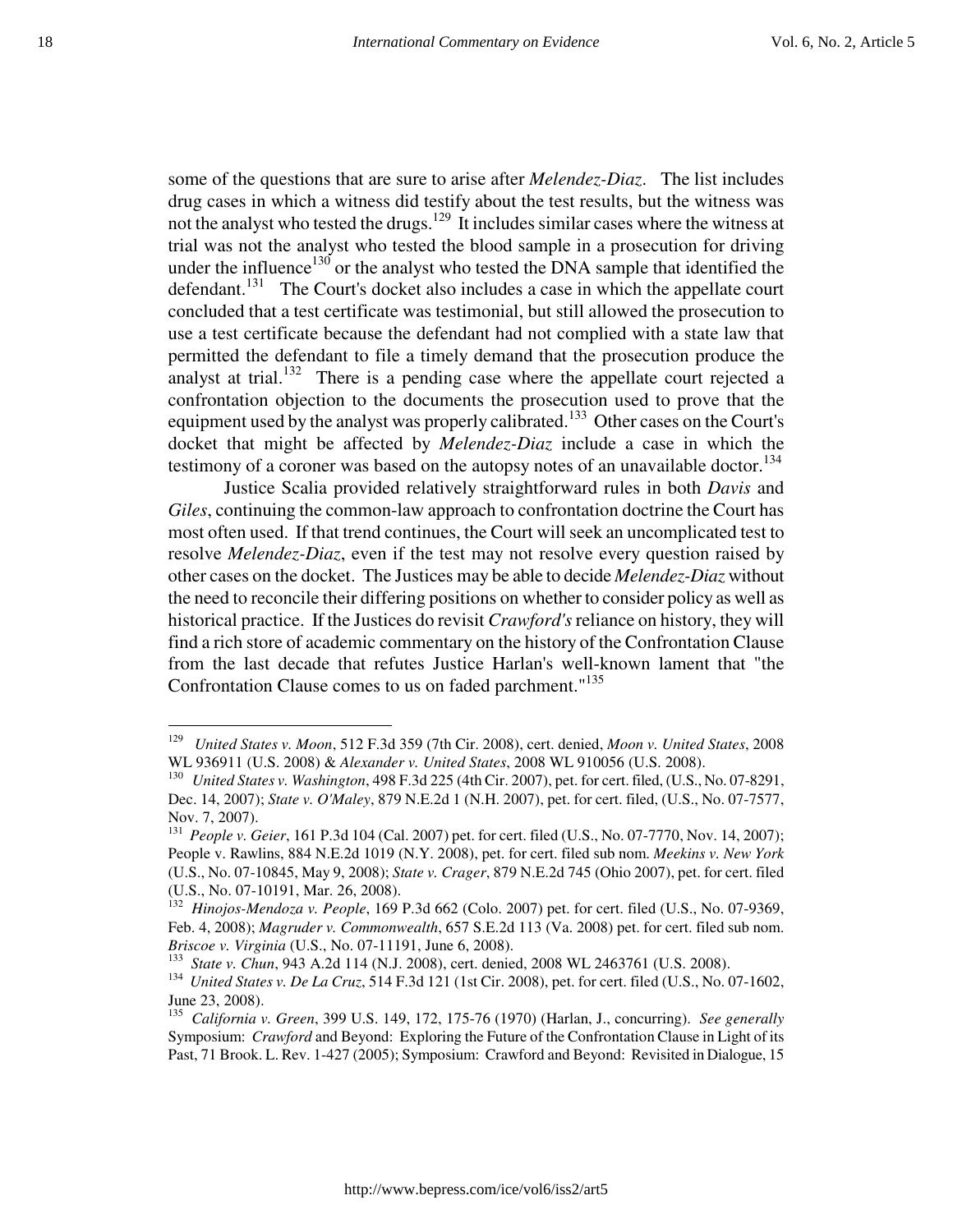#### **V. Looking Back and Ahead**

State and federal courts have adapted to *Crawford* without major problems on many confrontation topics, in large part because *Crawford* did not reverse any Supreme Court confrontation decision and left intact almost all of the specific answers the Court had previously provided. There were no pre-*Crawford* opinions on confrontation issues in domestic abuse cases, but the recent focus on domestic abuse prosecutions meant that the Court would have been asked eventually to address the issue. *Crawford* probably sped up the process by giving new prominence to confrontation doctrine that encouraged both prosecutors and defense counsel to try new methods and to advance new arguments. The same effect probably explains *Melendez-Diaz* and the large number of cases on the Court's docket that involve test results and expert testimony based on hearsay. Will the Court be able to take a break after *Melendez-Diaz*, or are there other major confrontation questions?

One topic that is appearing on the Supreme Court docket is confrontation limits on hearsay statements of children in child abuse and child sexual abuse cases. In 1989, in *Idaho v. Wright,* the Court reversed a conviction for lewd conduct with a minor that was based in part on statements a 2 1/2 year old child made to a pediatrician.<sup>136</sup> Idaho argued that the child's statements were admissible under the state residual hearsay exception; it argued that there was no confrontation violation because the content of the statement had particularized guarantees of trustworthiness.<sup>137</sup> The majority opinion by Justice O'Connor described the The majority opinion by Justice O'Connor described the pediatrician's examination without stating whether its purpose was treatment or prosecution or whether the child made her statements privately or to someone acting for the authorities.<sup>138</sup> Wright concluded that the prosecution could not show guarantees of trustworthiness to satisfy the *Roberts* test by corroborating the content of the statement, and that the facts did not establish enough other guarantees.<sup>139</sup>

In 1992, in *White v. Illinois,* the Court affirmed a conviction for sexual assault that was based in part on statements the four-year old victim made to a nurse and doctor. The statements were admitted under the state's medical examination hearsay exception; the Supreme Court limited the grant of certiorari to the confrontation question and assumed that the challenged statements fit within the hearsay exceptions used by the state courts. The majority opinion by Chief Justice Rehnquist held that there was no confrontation violation because the medical examination exception was a firmly rooted hearsay exception.

J.L. & Policy 333-904 (2007).

<sup>&</sup>lt;sup>136</sup> 497 U.S. 805 (1990).

<sup>137</sup> *Id*. at 819.

<sup>138</sup> *Id*.. at 809

<sup>139</sup> *Id*. at 820-25.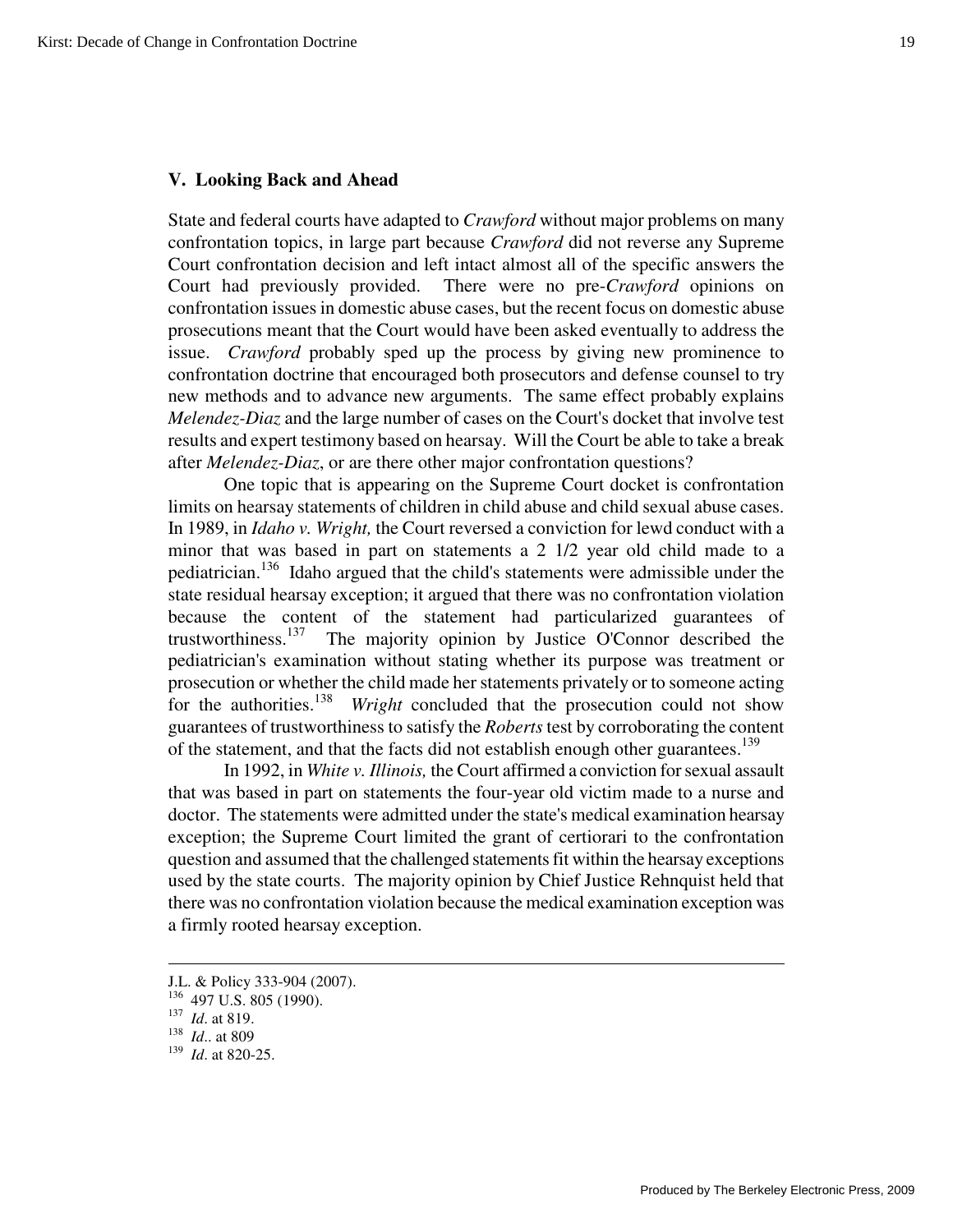In *Crawford,* Justice Scalia described the Court's prior confrontation cases as generally faithful to the testimonial interpretation;<sup>140</sup> he did not mention *Wright* when he summarized those prior cases even though he had joined Justice O'Connor's opinion.<sup>141</sup> In *Crawford*, Justice Scalia suggested that *White's* holding that allowed the prosecution to use a statement to the police officer might not be consistent with the testimonial interpretation, but he said nothing about *White's* analysis of a statement during a medical examination.<sup>142</sup> That silence left undecided the question of whether every statement to a medical professional would be nontestimonial under the new test adopted in *Crawford*. Justice Scalia stated in *Giles* that "statements to physicians in the course of receiving treatment" are nontestimonial, but that announcement also leaves some unanswered questions.

The split among appellate courts on whether statements by abused children to medical personnel are testimonial has not been addressed by the Supreme Court. The Court denied two recent petitions for certiorari from defendants. One case sought review of the holding of the Minnesota Supreme Court that statements for medical treatment were not testimonial; the interview of the child at a Children's Resource Center had been arranged by the police and a county family services worker.<sup>143</sup> A similar case sought review of an Ohio Supreme Court case in which the police and the government were apparently not involved in arranging the original interview that was introduced at trial.<sup>144</sup> The Court also denied a recent petition for certiorari in a case that reached the opposite result. In that case the Iowa Supreme Court held that statements were testimonial even though they were for medical treatment. The police and a state human services worker had arranged the proffered interview of a child at a Child Protection Center.<sup>145</sup> The Court denied the petition in another case at the start of the term in October.<sup>146</sup> There are also many other appellate opinions on each side of the dispute about the confrontation limits on prosecution use of a child's statements. Every judge and lawyer in such cases will undoubtedly read *Melendez-Diaz* closely for any restatement, revision, or extension of *Crawford*.

A second issue that might be affected by what *Melendez-Diaz* may say about confrontation doctrine is whether an indirect statement to the police can be testimonial. Some of the questions the courts will face are illustrated by a recent case in which a suicide note addressed to the author's parents accused the defendant of conspiracy to commit murder. The suicide note also said that the author was sending

 140 *Crawford v. Washington*, 541 U.S. 36, 57-58 (2004).

<sup>&</sup>lt;sup>141</sup> *Idaho v. Wright*, 497 U.S. 805 (1990) (opinion of the Court by O'Connor, J, joined by Brennan, Marshall, Stevens & Scalia, JJ.).

<sup>142</sup> *Crawford v. Washington*, 541 U.S. 36, 58 n. 8 (2004).

<sup>143</sup> *State v. Krasny*, 736 N.W.2d 636 (Minn. 2007), cert. denied, 128 S. Ct. 1223 (2008).

<sup>144</sup> *State v. Muttart*, 875 N.E.2d 5 (Ohio 2007), cert. denied, 128 S. Ct. 2473 (2008).

<sup>145</sup> *State v. Bentley*, 739 N.W.2d 296 (Iowa 2007), cert. denied, 128 S. Ct. 1655 (2008).

<sup>146</sup> *Seely v. State*, 373 Ark. 141 (2008), cert. denied, 2008 WL 2717763 (U.S. 2008).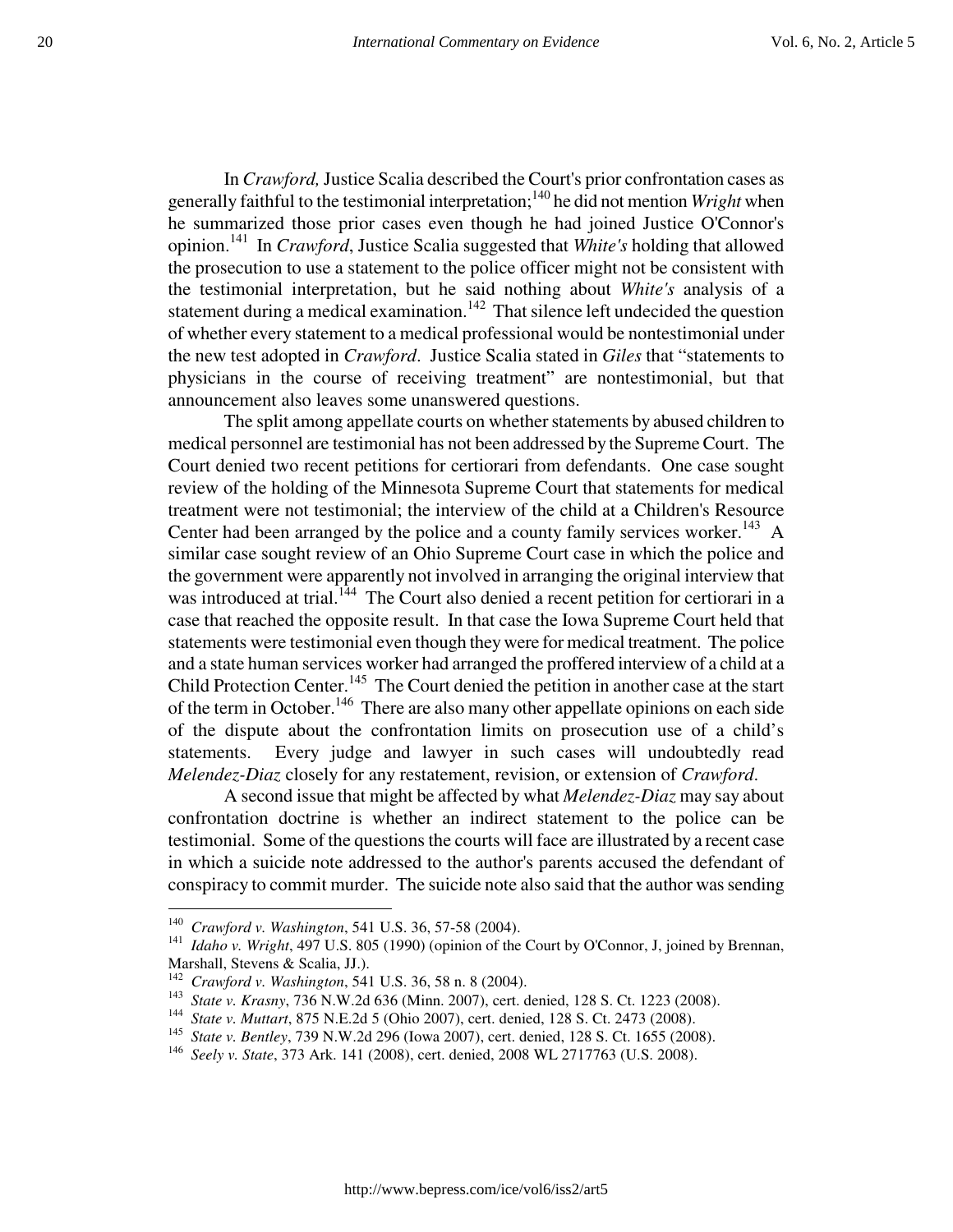the proof to the police. The prosecution evidence included the suicide note and the contents of a briefcase the author of the suicide note had told his brother to look for under the author's bed if anything ever happened to the author. The Michigan courts held that the suicide note was admissible and rejected the defendant's confrontation objection.<sup>147</sup> In a subsequent habeas action, the United States District Court had first to resolve some complex issues about retroactivity and the standard of review. The federal court then concluded that the suicide note was testimonial under *Crawford* and that the state court erred in admitting the note.<sup>148</sup>

The federal court evaluated the suicide note under the three definitions of a testimonial statement that were quoted in *Crawford*. <sup>149</sup> The suicide note was not a formalized statement, but the content provides strong evidence that either the author or an objective witness would have expected that the prosecution would use the suicide note as evidence. The report of the United States Magistrate Judge had described the suicide note as "more consciously designed to provide incriminating evidence" than any hearsay, apart from a formalized testimonial statement such as an affidavit or deposition.<sup>150</sup> However, the federal court did not mention the possibility that the suicide note might be nontestimonial because it was addressed to the author's parents and not directly to the police. Each of the statements in *Crawford*, *Davis*, and *Giles*, was made to law enforcement. Law enforcement would not typically be involved in the statements the Court has described as nontestimonial, such as "business records or statements in furtherance of a conspiracy" and "[s]tatements to friends and neighbors about abuse and intimidation, and statements to physicians in the course of receiving treatment."<sup>151</sup> Perhaps the rationale or language the Court uses in deciding *Melendez-Diaz* will provide further guidance on whether a nominally private accusation can be a testimonial statement.

#### **Conclusion**

A decade ago, it might have seemed that confrontation doctrine was becoming so tied to the hearsay rule that it served no independent function. *Crawford* made the Confrontation Clause important again in its own right for prosecutors, defense counsel, and judges. One question rarely mentioned is whether the Confrontation Clause requires action from other branches of government as well. The adoption of the Confrontation Clause, as well as other parts of the Bill of Rights, was a commitment to a particular kind of federal criminal procedure. The incorporation

 147 *People v. Miller*, 2003 WL 21465338 (Mich. Ct. App. 2003).

<sup>148</sup> *Miller v. Stovall*, 2008 WL 3974313 (E.D. Mich. 2008).

<sup>149</sup> *Crawford v. Washington*, 541 U.S. 36, 51-52 (2004).

<sup>150</sup> *Miller v. Stovall*, 2008 WL 3974313 at \*22.

<sup>151</sup> *Giles v. California*, 128 S. Ct. 2678, 2693 (2008).